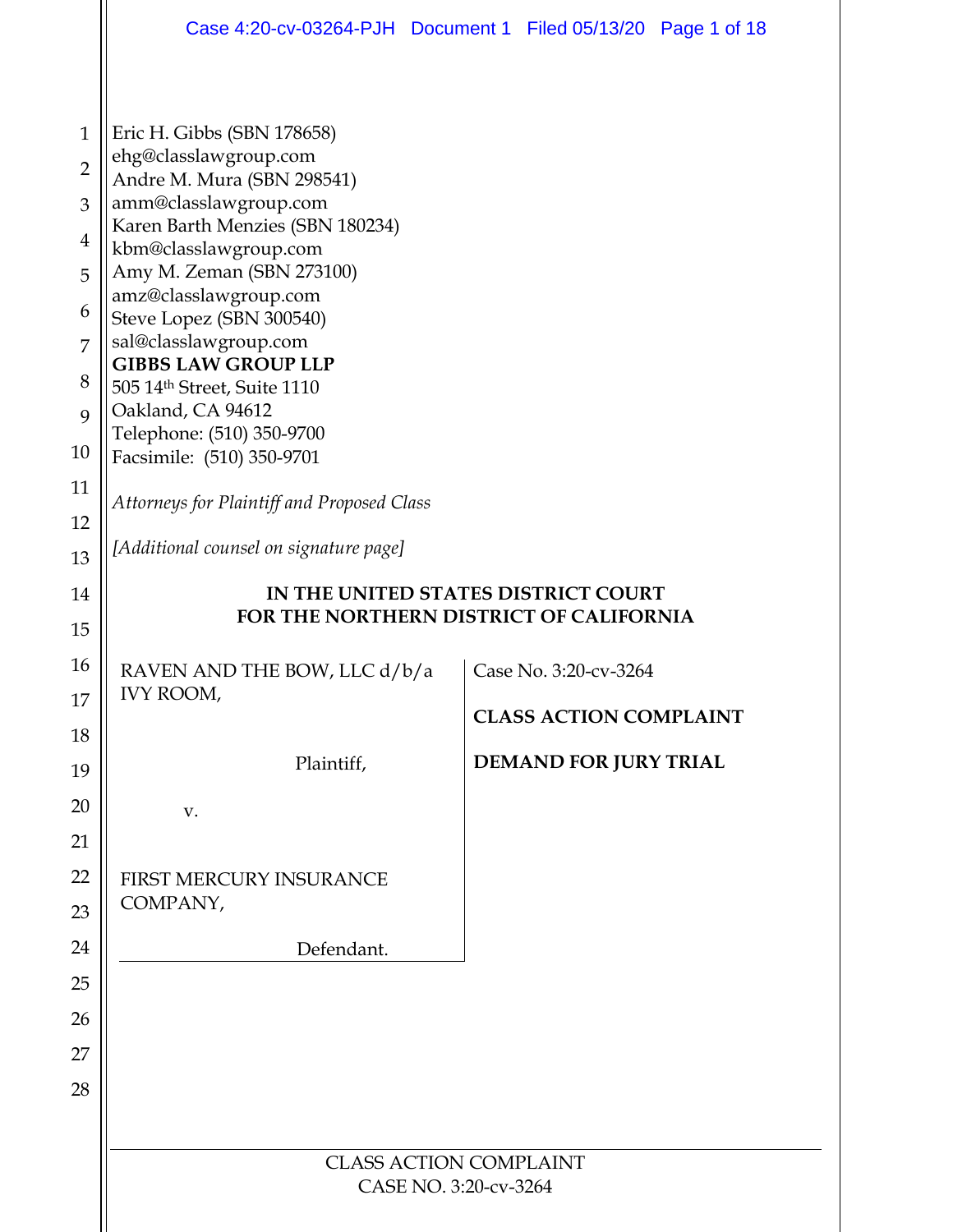Plaintiff Raven and the Bow LLC d/b/a Ivy Room, individually and on behalf of all others similarly situated, files suit against First Mercury Insurance Company and alleges as follows:

### **INTRODUCTION**

1. Since March 19, 2020, California's "Stay at Home" order has instructed all 40 million California residents to remain at home, with certain exceptions. Though lifesaving, this mandate, which remains in place, ends in-house service at California music venues. This is not merely causing severe financial distress for bars and their employees; such closures threaten the viability of California's music scene.

2. Plaintiff's bar Ivy Room in Albany, California is among the thousands of music venues that have been forced by State orders to cease operations as part of the Stay at Home order. Ivy Room and many California venues—none of whom bear fault for statewide closures—were responsible business stewards, thus paying for business interruption insurance to protect against a situation like this.

3. But insurance companies operating in California—despite collecting premiums for such risks—are categorically denying claims from venues arising from California's mandated interruption of business services. Those denials are often made with little or no investigation and without due regard for the interests of insureds.

4. Indeed, form letters denying coverage for such losses appear to rest on crabbed readings of coverage language and overbroad readings of exclusions. That gets insurance law exactly backwards—and raises the specter of bad-faith denials.

5. Ivy Room's experience is no different. It has dutifully followed California's mandates. Facing serious financial harm, it has filed a claim with First Mercury for business interruption coverage.

6. First Mercury swiftly denied the claim. Though its reasons are cursory, the denial appears to be based on an unreasonable reading of its policy, which tracks form policies issued throughout California on a take-it-or-leave-it basis.

1

1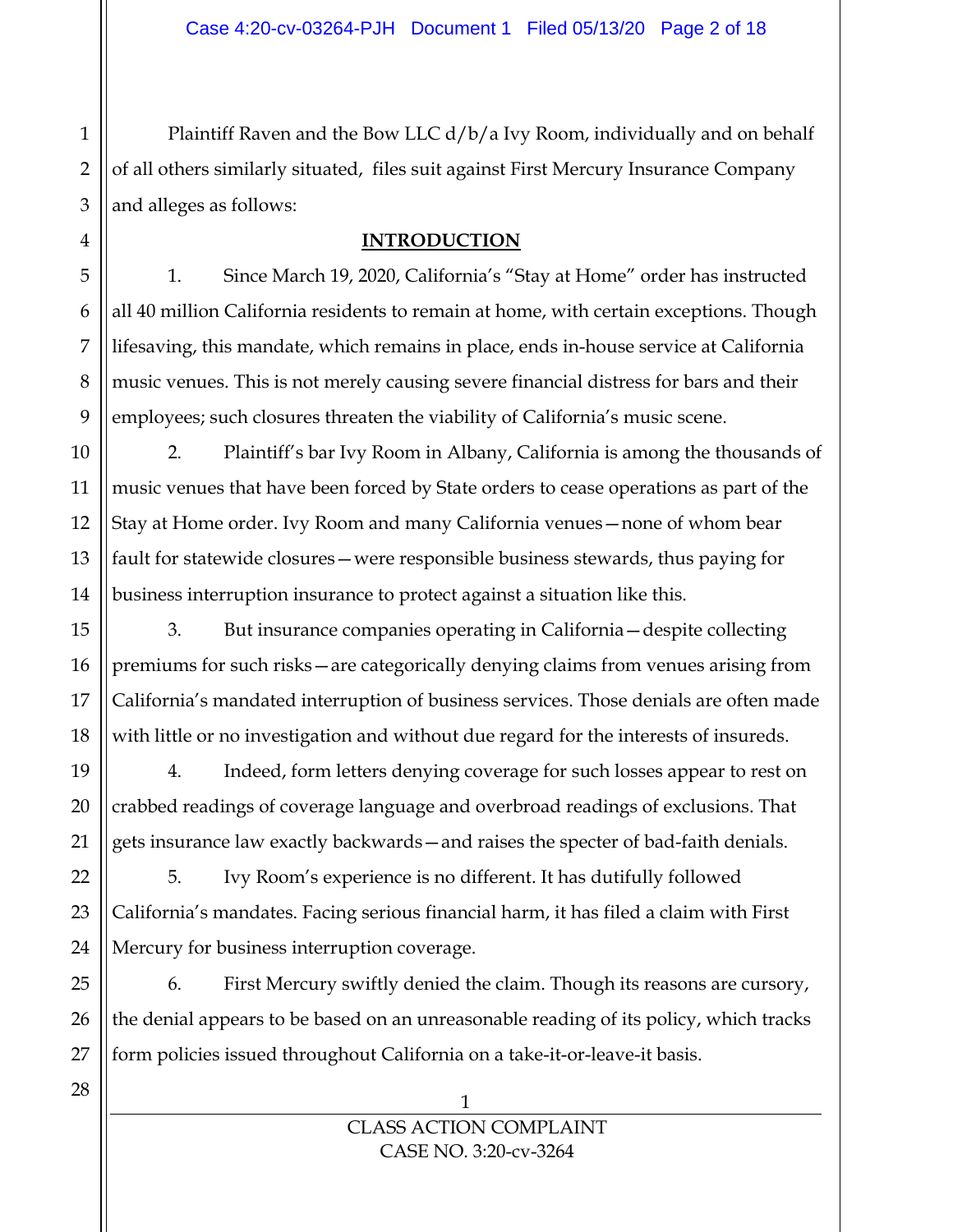7. That leaves the Ivy Room in financial straits—precisely the situation it sought to avoid when it obtained coverage for business interruptions.

8. Ivy Room and other music venues bought full-spectrum, comprehensive insurance for their *businesses* – not just for damage to their physical premises and equipment. And for good reason. Insurance coverage is important, if not vital for small businesses.

9. Ivy Room and other California music venues reasonably believed they had comprehensive coverage that would apply to business interruptions under circumstances like these, where they have done everything right to protect their businesses and the public. But insurance companies like First Mercury are cutting those lifelines – despite having pocketed significant premiums for such relief.

10. Plaintiff thus brings this action, on behalf of itself and other California music venues, seeking declaratory relief, insurance coverage owed under First Mercury's policy, and damages.

#### **PARTIES**

11. Plaintiff Raven and the Bow, LLC  $d/b/a$  Ivy Room is a limited liability company formed under the laws of California. Its principal place of business is San Francisco, California.

12. Defendant First Mercury Insurance Company is a corporation organized under laws of Delaware with its principal place of business in Southfield, Michigan. At all relevant times, First Mercury operated in California, including in Alameda County.

### **JURISDICTION AND VENUE**

13. This Court has subject matter jurisdiction over this action under 28 U.S.C. § 1332(d)(2) because this is a class action wherein the amount in controversy exceeds the sum or value of \$5,000,000, exclusive of interest and costs, there are more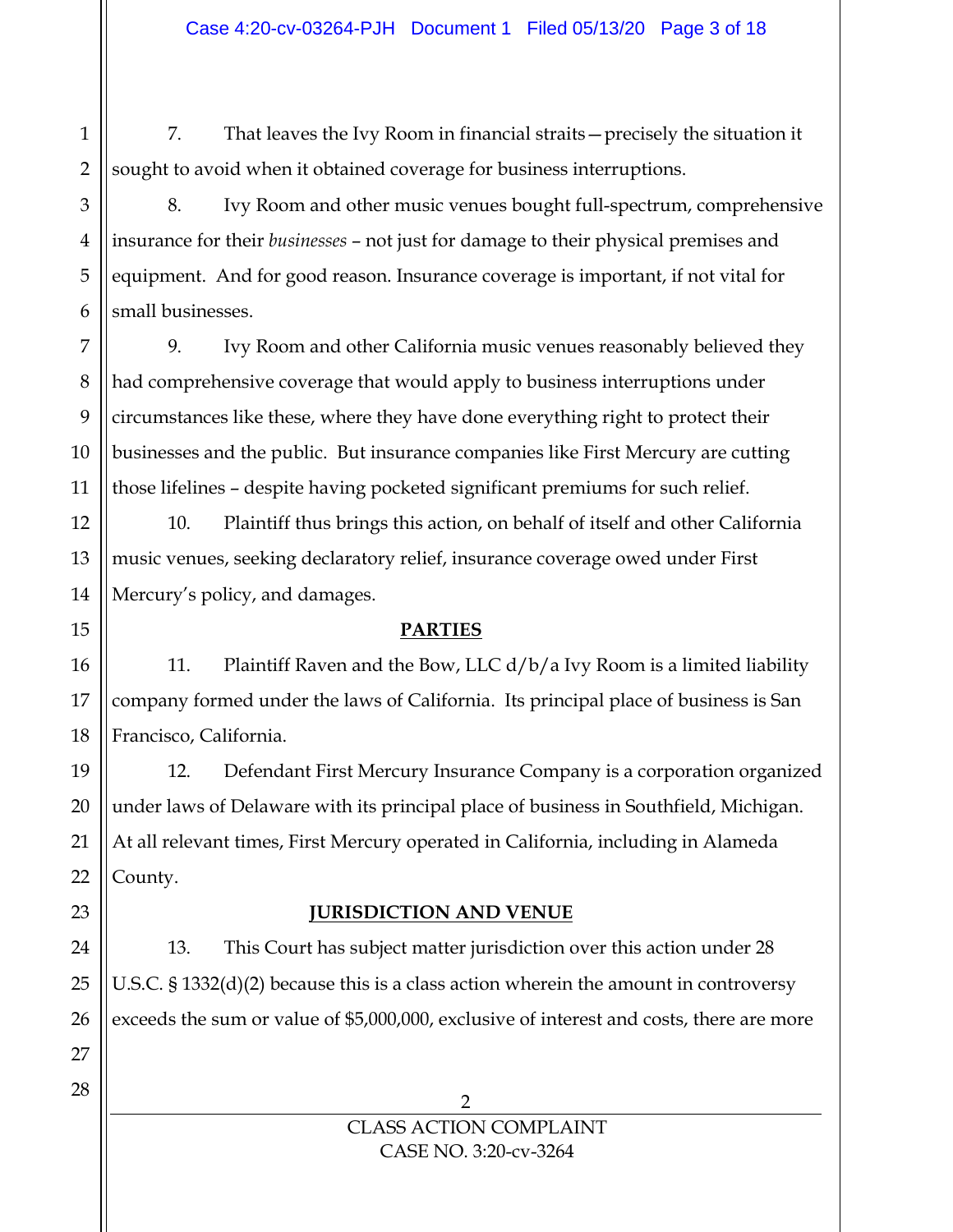1 2 than 100 members in the proposed class, and at least one member of the class is a citizen of a state different from Defendant.

14. This Court has personal jurisdiction over Defendant, because Defendant conducts business in San Francisco, CA.

15. Venue is appropriate in this Court pursuant to 28 U.S.C. § 1391(b) as a substantial part of the events or omissions giving rise to the instant action occurred in San Francisco, CA.

#### **INTRADISTRICT ASSIGNMENT**

16. Assignment to the San Francisco or Oakland Divisions would be proper because Defendant has conducted business in Alameda County and a substantial part of the events or omissions which give rise to the claims alleged herein occurred in Alameda County.

## **FACTUAL BACKGROUND**

17. In January 2020 early media reports documented an outbreak of a novel strain of coronavirus – COVID-19 – in Wuhan, China. By late January, it was generally understood in the scientific and public health communities that COVID-19 was spreading through human-to-human transmission and could be transmitted by asymptomatic carriers.

18. On January 30, 2020, reports of the spread of COVID-19 outside China prompted the World Health Organization to declare the COVID-19 outbreak a "Public Health Emergency of International Concern."

19. On March 11, the World Health Organization declared COVID-19 a global health pandemic based on existing and projected infection and death rates and concerns about the speed of transmission and ultimate reach of this virus.

20. Public health officials have recognized for decades that nonpharmaceutical interventions (NPIs) can slow and stop the transmission of certain diseases. Among these are screening and testing of potentially infected persons;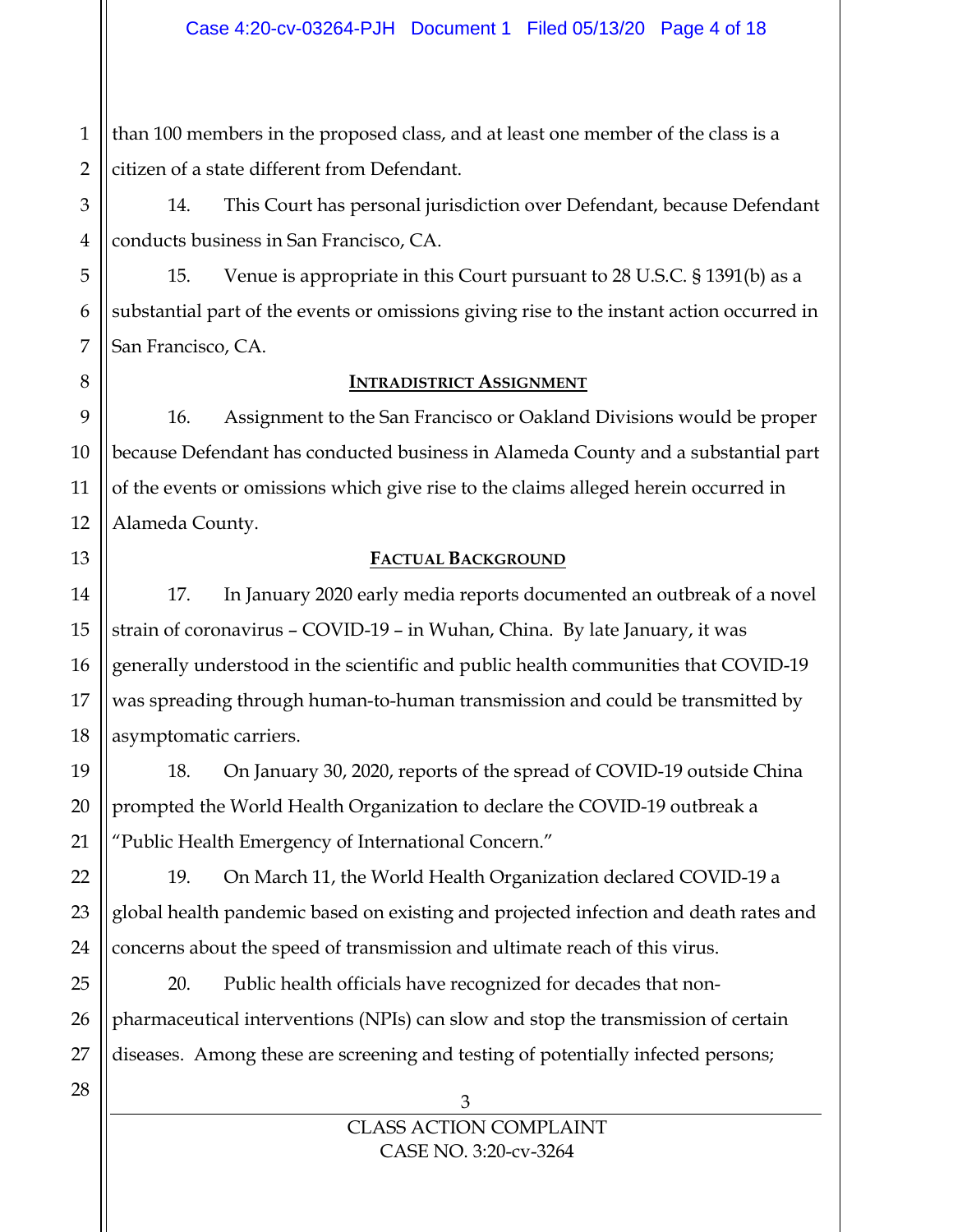1 2 3 contact tracing and quarantining infected persons; personal protection and prevention; and social distancing. Social distancing is the maintenance of physical space between people. Social distancing can be limited – *e.g.*, reducing certain types of conduct or activities like hand-shaking – or large-scale – *e.g.*, restricting the movements of the total population.

21. A lack of central planning, shortages of key medical supplies and equipment, and the unfortunate spread of misinformation and disinformation about the risks of COVID-19 has led to widespread confusion, unrest, and uncertainty regarding the likely trajectory of this pandemic and the appropriate counter-measures necessary to mitigate the damage it could potentially cause.

22. Beginning in late February, public health officials began advising various governments around the world that one of the most disruptive NPIs – population-wide social distancing – was needed to stop the transmission of COVID-19. Suddenly schools, offices, public transit, restaurants, bars, music venues, and shops -- densely occupied spaces, heavily traveled spaces, and frequently visited spaces – were likely to become hot-spots for local transmission of COVID-19.

23. By mid-March, that advice was being implemented by state and local governments across the United States. In many respects, California led the way, becoming one of the first states to order widespread closures.

24. California's Governor Gavin Newsom, on March 12, 2020, issued a statewide directive known as the Safer at Home order: "All residents are to heed any orders and guidance of state and local public health officials, including but not limited to the imposition of social distancing measures, to control the spread of COVID-19."

25. Following closely on the heels of local closure orders, including in San Francisco, on March 19, 2020, the Governor issued another series of mandates (the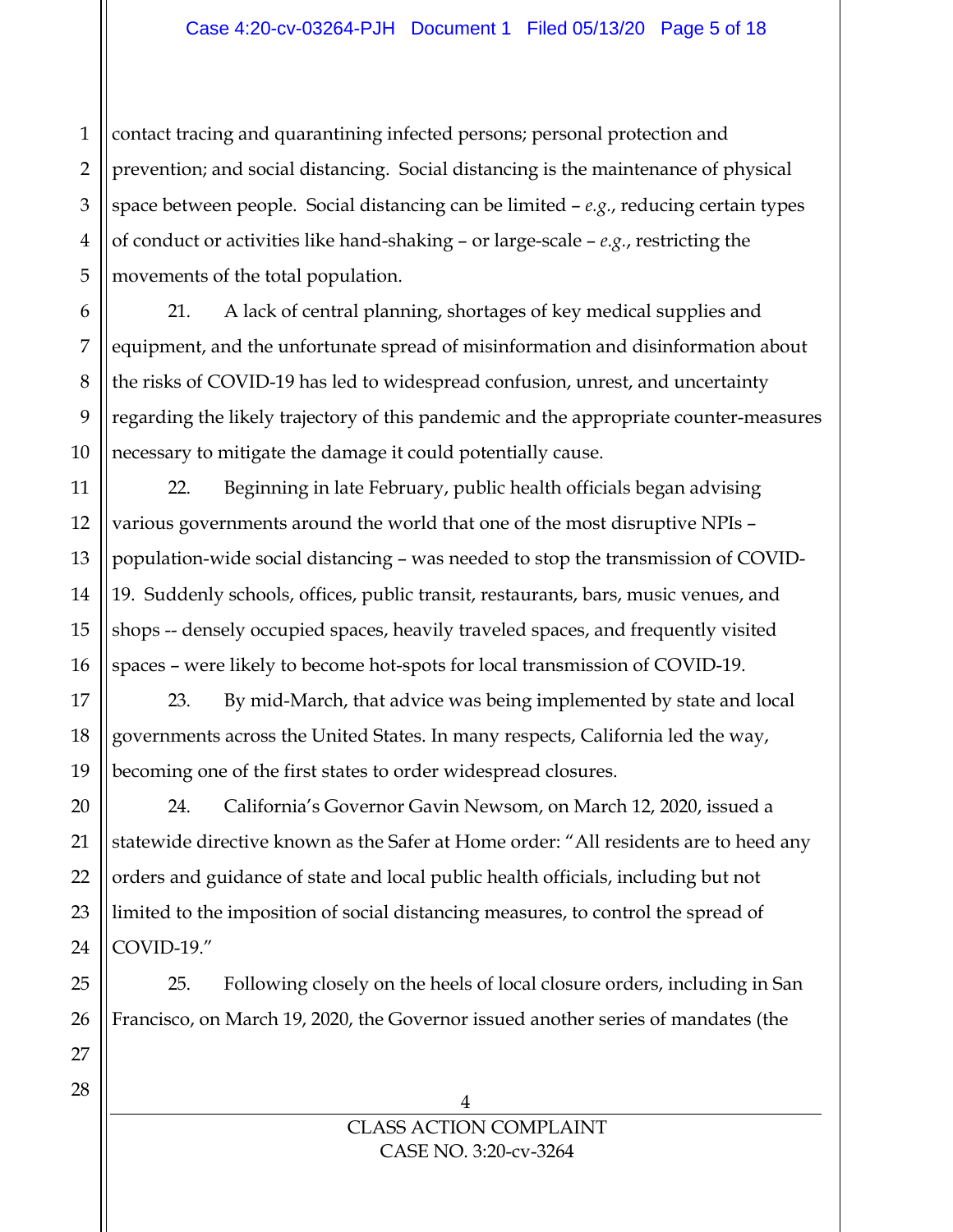1 Stay at Home Order) —which remain in effect to date—require music venues to cease in-person services, though the sale of alcohol curbside or by delivery is permitted.

#### **PLAINTIFF'S EXPERIENCE**

26. Plaintiff operates a music venue called Ivy Room in Albany, California. Ivy Room plays host to national and local acts in an intimate setting.

27. Ivy Room has complied with all applicable orders of California state and local authorities. Compliance with those orders has caused direct physical loss of Ivy Room's insured property in that the property has been made useless and/or uninhabitable; and its functionality has been severely reduced if not completely or nearly eliminated.

28. The impact of these orders is felt not simply in their direct application to Ivy Room's operations, but also in their application to neighboring businesses and properties, whose property has suffered similar direct physical loss as a result.

29. Even when California relaxes or revokes its mandates, Ivy Room will encounter continued loss of business income due to those orders because, in issuing those orders, government officials have stated that densely occupied public spaces are dangerously unsafe, and continuing to operate the venue in the same manner as before could expose Ivy Room to the risk of contaminated premises as well as exposing customers and workers to transmission and infection risks.

30. Plaintiff purchased comprehensive commercial liability and property insurance from First Mercury Insurance to insure against risks the business might face. Such coverage includes business income with extra expense coverage for the loss, as well as additional "civil authority" coverage. The coverage excludes loss "caused by or resulting from" virus or bacteria. Once triggered, the policy pays actual losses sustained for the business income and extra expense coverage.

31. To date, Plaintiff has paid all of the premiums required by First Mercury to keep its policy in full force. These premiums have totaled many thousands to date.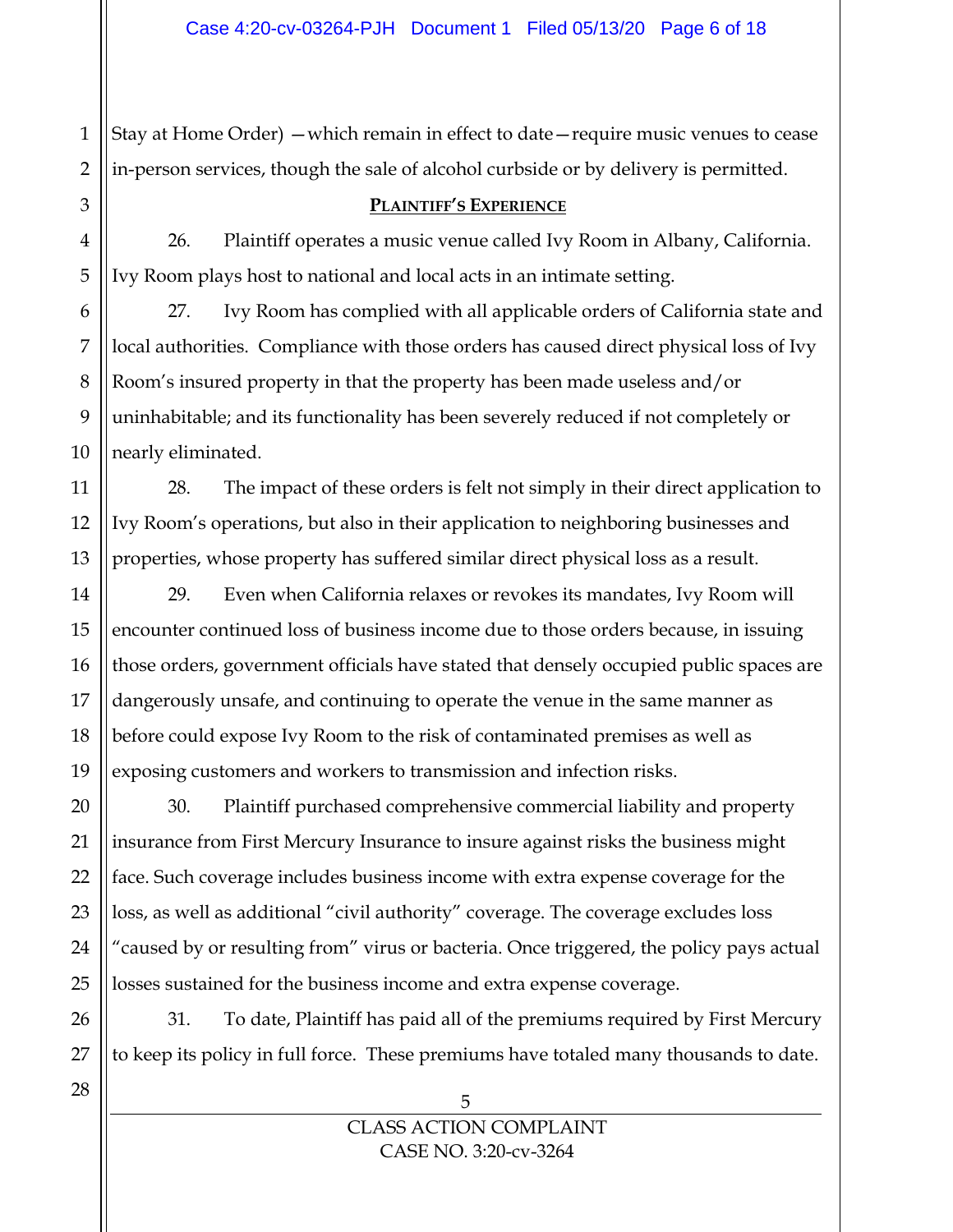32. On or about March 18, 2020, Plaintiff reported a loss of business income as of March 16, 2020, under Policy FMEV112910.

1

2

33. On or about March 25, First Mercury denied Plaintiff's claim for coverage. In a cursory denial letter, First Mercury took the position that Plaintiff's claim "for business income loss [and/or extra] expense resulting from the closure of the Premises relating to COVID-19 does not arise out of direct physical loss or damage to the covered premises due to a Covered Cause of Loss. To that end, the claim does not indicate that the Premises was physically damaged in any way." With respect to civil authority coverage, First Mercury stated that the "claim for business income loss [and/or] extra expense resulting from the closure of the Premises relating to COVID-19 does not arise out of action of civil authority which prevents access to the Premises due to nearby property damage." First Mercury further stated: "The Policy contains the Exclusion of Loss Due to Virus or Bacteria endorsement, which excludes coverage from any business income loss, extra expense, or action of civil authority claim 'caused by or resulting from any virus . . . that induces or is capable of inducing physical distress illness or disease.' Your claim for business income loss [and/or] extra expense coverage resulting from the closure of the Premises related to COVID-19 entirely arises out of such a virus."

34. First Mercury's denial letter, on information and belief, appears to be a form letter sent in response to business interruption claims arising from California's Stay at Home orders.

35. First Mercury's denial is contrary to the terms and conditions of the policy and applicable law, which gives effect to plain language, construes ambiguity in favor of coverage, and narrowly construes exclusions, the applicability of which insurers have the burden of proving.

36. First Mercury's denial of coverage breached its obligation and responsibility to provide coverage available through the policy to Plaintiff due to its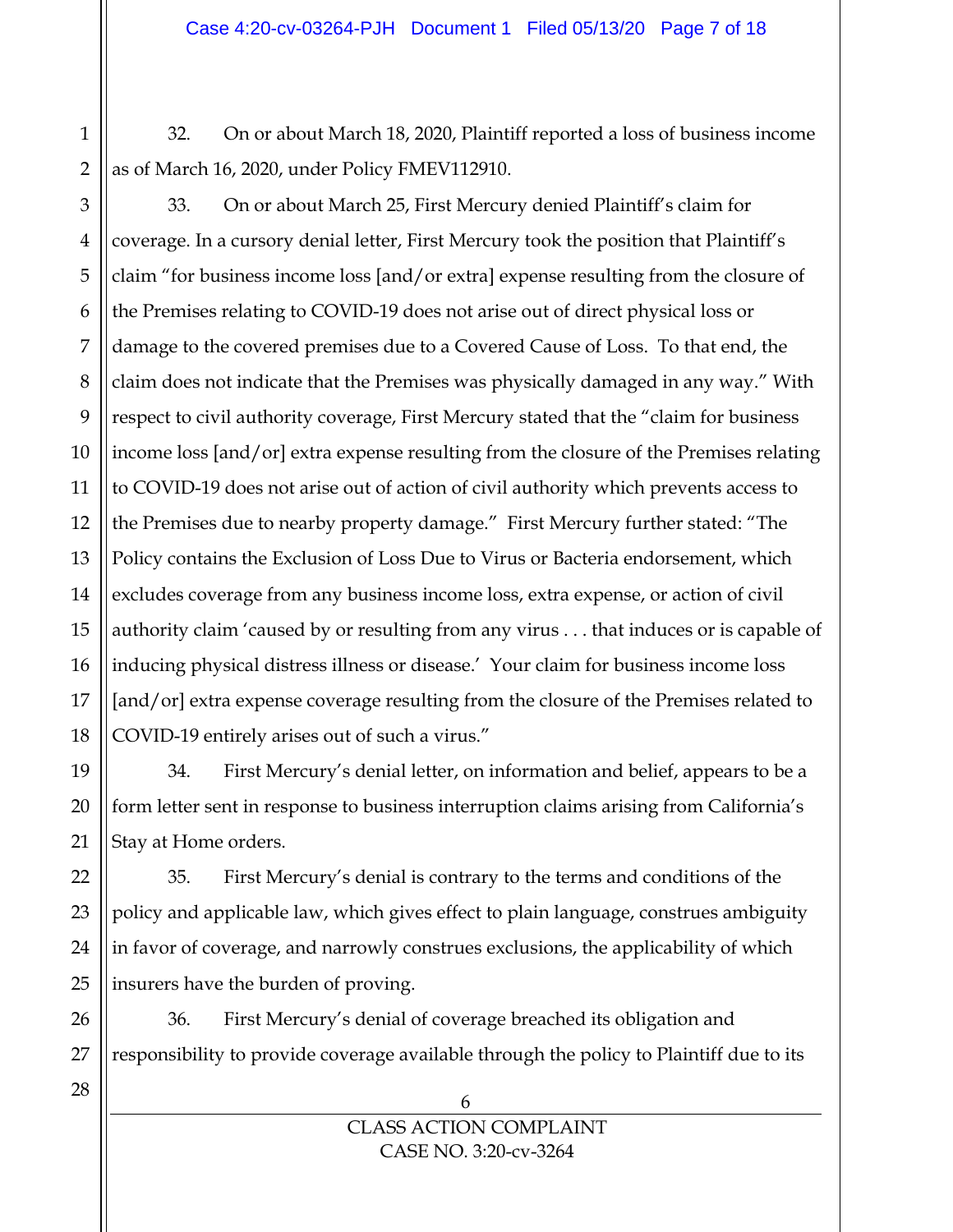1 2 covered loss of business income because its premises are unusable and uninhabitable and have lost all function.

37. As a result of First Mercury's denial of coverage and breach of the insurance policy it issued, Plaintiff has suffered and will continue to suffer damages.

38. A declaratory judgment determining that the coverage provided under the policy and an order that such coverage is owed will prevent Plaintiff and Class members from being wrongfully left without vital coverage acquired to ensure the survival of their businesses in these circumstances. As a result of the Stay at Home orders, Plaintiff has incurred and continues to incur a substantial loss of business income and additional expenses covered under the policy.

#### **CLASS ALLEGATIONS**

39. Plaintiff re-alleges and incorporates by reference herein all of the allegations contained above.

40. Business insurance policies purchased by small businesses like music venues are not individually negotiated. At most, the prospective policyholder may elect to add specialized coverage options to a basic business insurance policy. But the substantive terms are set unilaterally by the insurer.

41. Plaintiff's policy includes common terms and phrases widely used by the insurance industry. The insurance industry typically hews closely to standardized insurance policy forms in addressing property and liability risks, and Defendant did so here.

42. As the impact of the COVID-19 pandemic is emerging, leading insurance industry associations have publicly stated that such standard business insurance policies do not provide any coverage for the business losses related to public health orders like the Stay at Home orders imposed by California. The denial letter received by Plaintiff—issued without any investigation at the music venue shortly after a claim was filed—appears to be a form letter that, on information and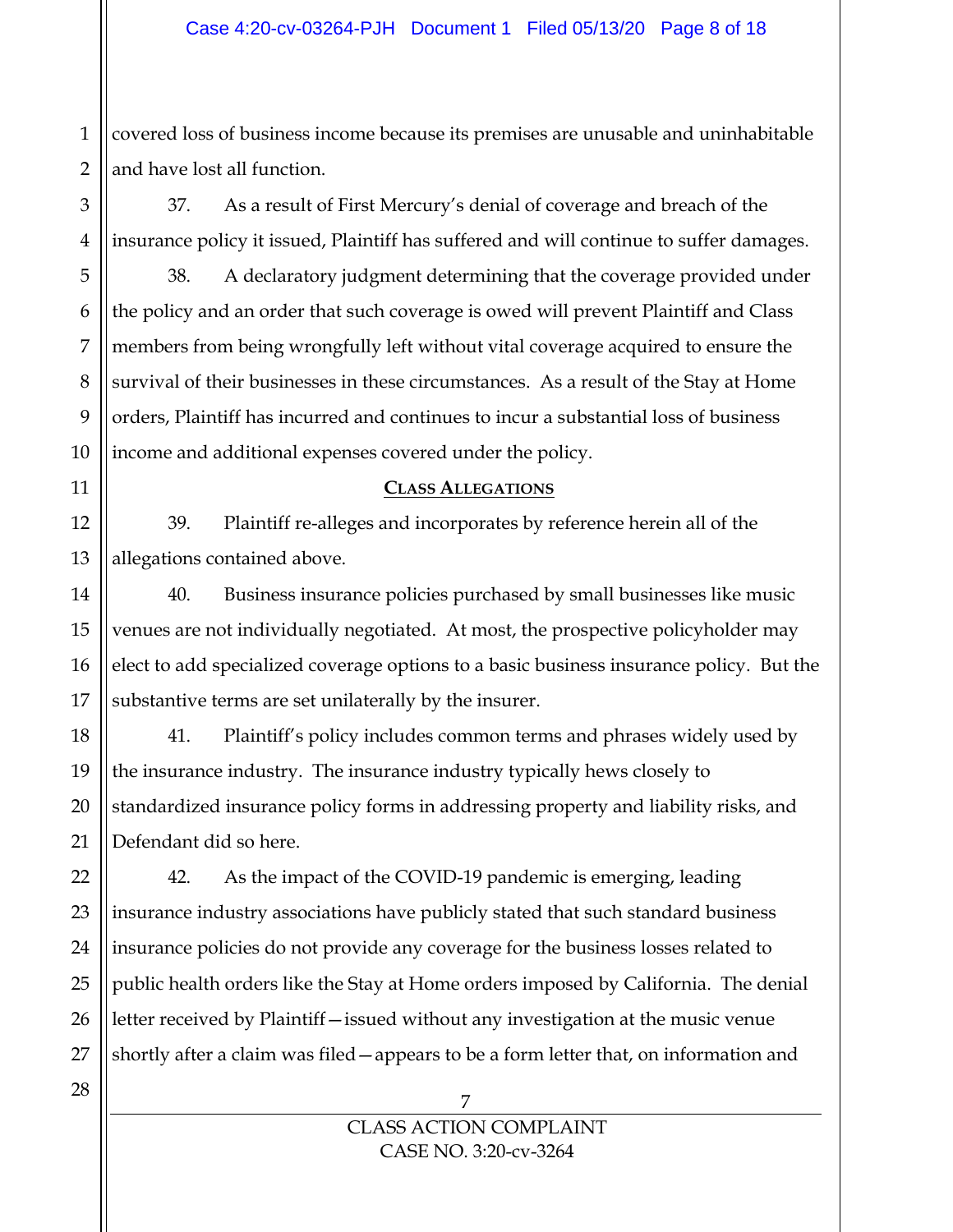1 belief, is sent automatically to any such business with comprehensive business insurance that files a claim at this time.

43. Pursuant to the Fed. R. Civ. P. 23(b)(2), 23(b)(3), and 23(c)(4), Plaintiff brings this action on behalf of itself and the following Class (the "Class"): All music venues in California that purchased comprehensive business insurance coverage from Defendant which includes coverage for business interruption, filed a claim for lost business income following California's Stay at Home order, and were denied coverage by Defendant.

44. Excluded from the Class are Defendant, any entity in which Defendant has a controlling interest, and Defendant's officers, directors, legal representatives, successors, subsidiaries, and assigns. Also excluded from the Class are any judge, justice, or judicial officer presiding over this matter and the members of their immediate families and judicial staff.

45. This action has been brought and may properly be maintained as a class action as it satisfies the numerosity, commonality, typicality, adequacy, predominance, and superiority requirements.

46. Plaintiff reserves the right to amend the Class definition if discovery and further investigation reveal that the Class should be expanded, divided into subclasses, or modified in any other way.

47. Although the precise number of members of the Class is unknown and can only be determined through appropriate discovery, Plaintiff believes, and on that basis alleges, that the members of the proposed Class are so numerous that joinder of all members would be impracticable. There are thousands of music venues in California which are governed by the Stay at Home order and attendant statewide restrictions, and public reporting reveals that many have filed for coverage but have been denied.

48. Questions of law and fact common to the Class exist that predominate

8 CLASS ACTION COMPLAINT CASE NO. 3:20-cv-3264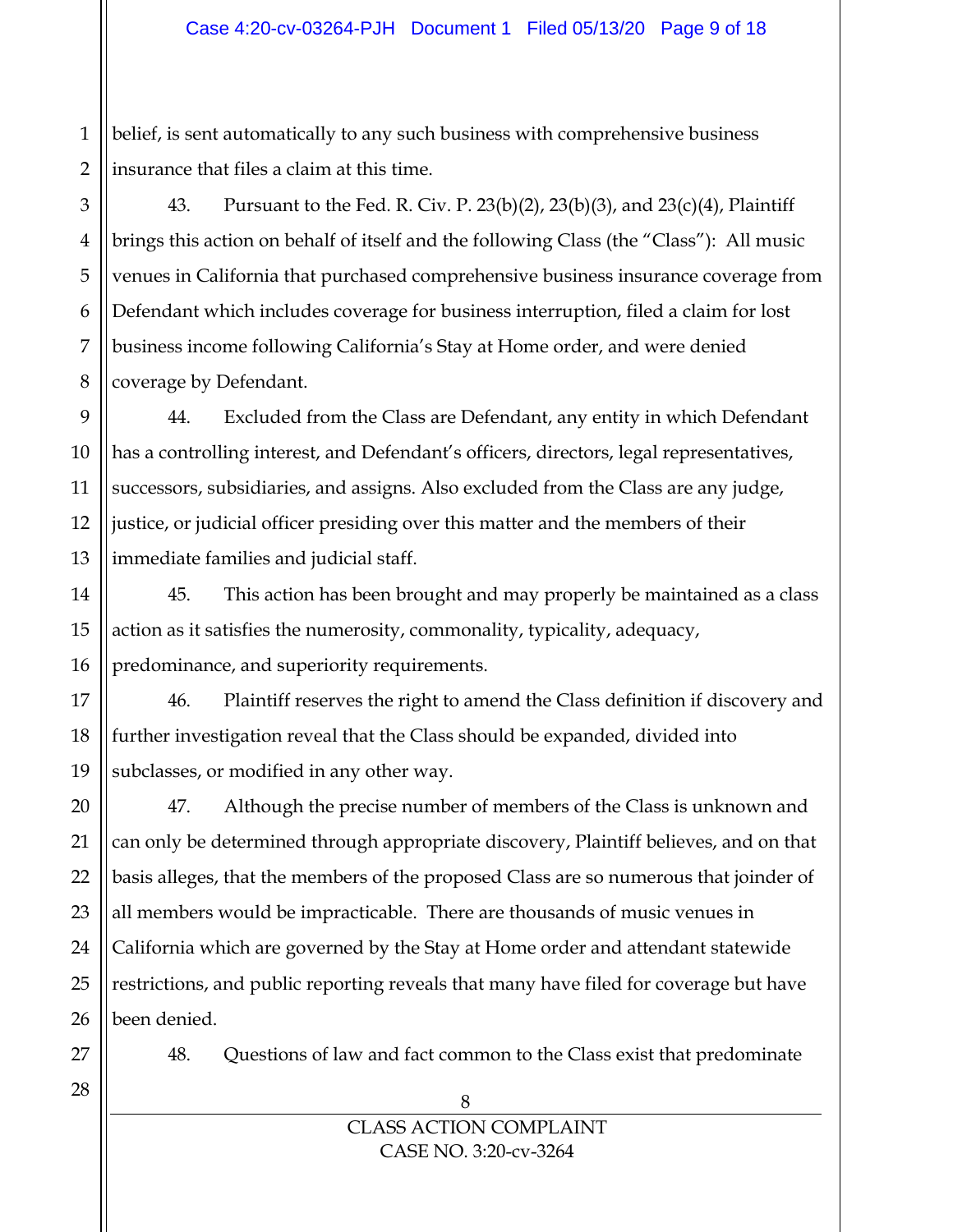9 CLASS ACTION COMPLAINT 1 2 3 4 5 6 7 8 9 10 11 12 13 14 15 16 17 18 19 20 21 22 23 24 25 26 27 28 over questions affecting only individual members, including *inter alia*: a) Whether Defendant's comprehensive business insurance policies cover claims for lost business income under the circumstances present here; b) Whether the terms, definitions, and exclusions that Defendant has relied on to deny coverage reasonably can be construed in the manner Defendant claims, or are otherwise unenforceable as a basis for Defendant's denials or, instead, must be construed to provide coverage under California law; c) Whether the virus exclusion endorsement excludes coverage for the Stay at Home order; d) Whether Defendant breached the implied covenant of good faith and fair dealing in its handling of the claim; e) Whether Defendant acted in bad faith in denying claims for lost business income without investigation or due consideration of those claims; and f) Whether the declaratory judgment sought is appropriate. 49. Plaintiff is a member of the putative Class. The claims asserted by the Plaintiff in this action are typical of the claims of the members of the putative Class as the claims arise from the same course of conduct by Defendant and the relief sought is common. 50. Plaintiff will fairly and adequately represent and protect the interests of the members of the putative Class, as its interests coincide with, and are not antagonistic to, the other members of the Class. Plaintiff has retained counsel competent and experienced in both consumer protection, insurance coverage, and class-action litigation. 51. Certification of the Class is appropriate pursuant to Fed. R. Civ. P. 23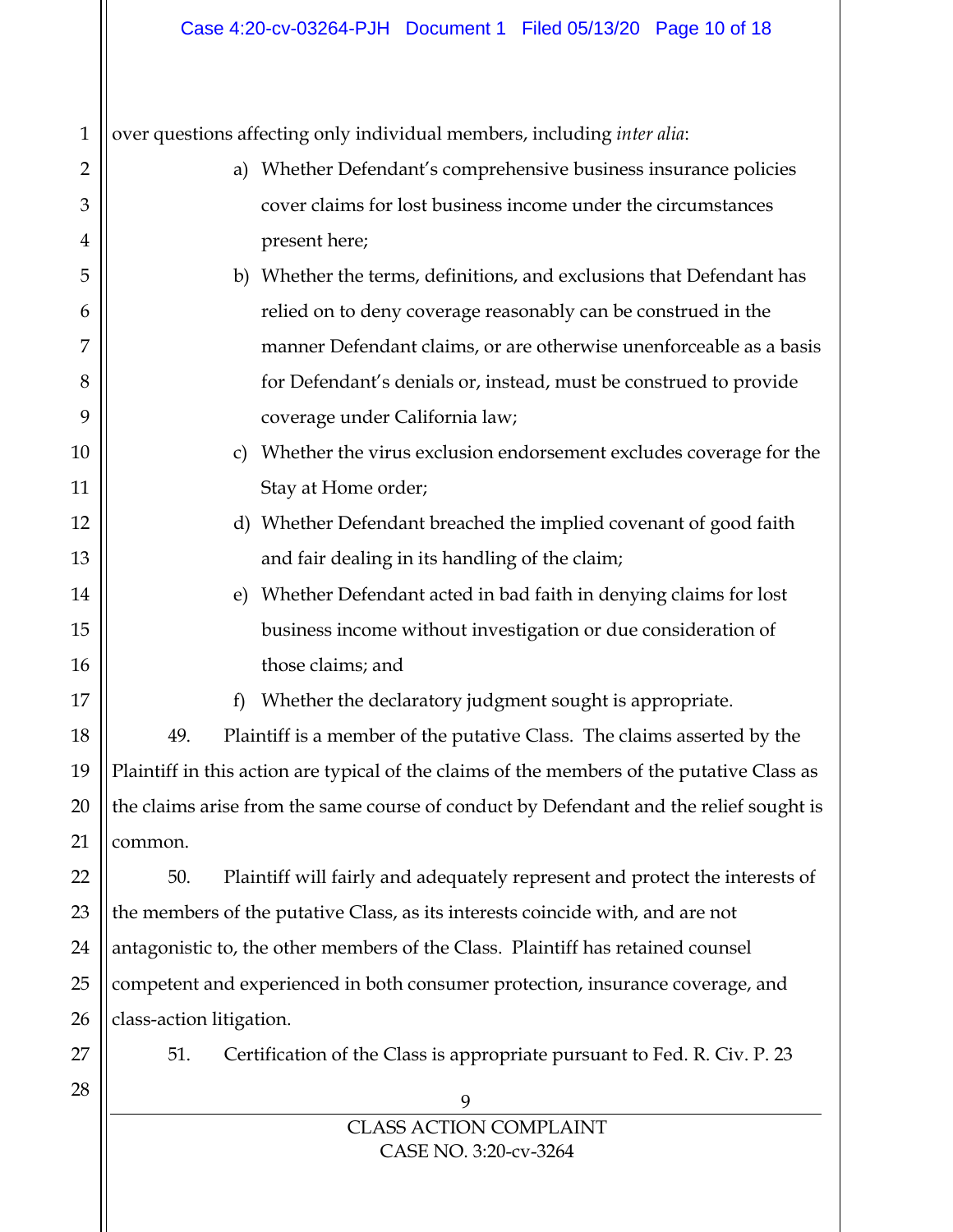$1 \mid \mid (b)(3)$  because:

| $\overline{2}$ |          | a)            | Questions of law or fact common to the respective members of            |
|----------------|----------|---------------|-------------------------------------------------------------------------|
| 3              |          |               | the Class predominate over questions of law or fact affecting only      |
| 4              |          |               | individual members. This predominance makes class litigation            |
| 5              |          |               | superior to any other method available for the fair and efficient       |
| 6              |          |               | adjudication of these claims including consistency of                   |
| 7              |          |               | adjudications. Absent a class action it would be highly unlikely        |
| 8              |          |               | that the members of the Class would be able to protect their own        |
| 9              |          |               | interests because the cost of litigation through individual             |
| 10             |          |               | lawsuits might exceed the expected recovery;                            |
| 11             |          | b)            | A class action is a superior method for the adjudication of the         |
| 12             |          |               | controversy in that it will permit a large number of claims to be       |
| 13             |          |               | resolved in a single forum simultaneously, efficiently, and             |
| 14             |          |               | without the unnecessary hardship that would result from the             |
| 15             |          |               | prosecution of numerous individual actions and the duplication          |
| 16             |          |               | of discovery, effort, expense, and the burden of the courts that        |
| 17             |          |               | individual actions would create; and                                    |
| 18             |          | $\mathbf{c})$ | The benefits of proceeding as a class action, including providing       |
| 19             |          |               | a method for obtaining redress for claims that would not be             |
| 20             |          |               | practical to pursue individually, outweigh any difficulties that        |
| 21             |          |               | might be argued with regard to the management of the class              |
| 22             |          |               | action.                                                                 |
| 23             | 52.      |               | The Class should also be certified pursuant to Fed. R. Civ. P. 23(b)(2) |
| 24             | because: |               |                                                                         |
| 25             |          | a)            | The prosecution of separate actions by the individual members of        |
| 26             |          |               | the proposed class would create a risk of inconsistent                  |
| 27             |          |               | adjudications, which could establish incompatible standards of          |
| 28             |          |               | 10                                                                      |
|                |          |               | <b>CLASS ACTION COMPLAINT</b>                                           |
|                |          |               | CASE NO. 3:20-cv-3264                                                   |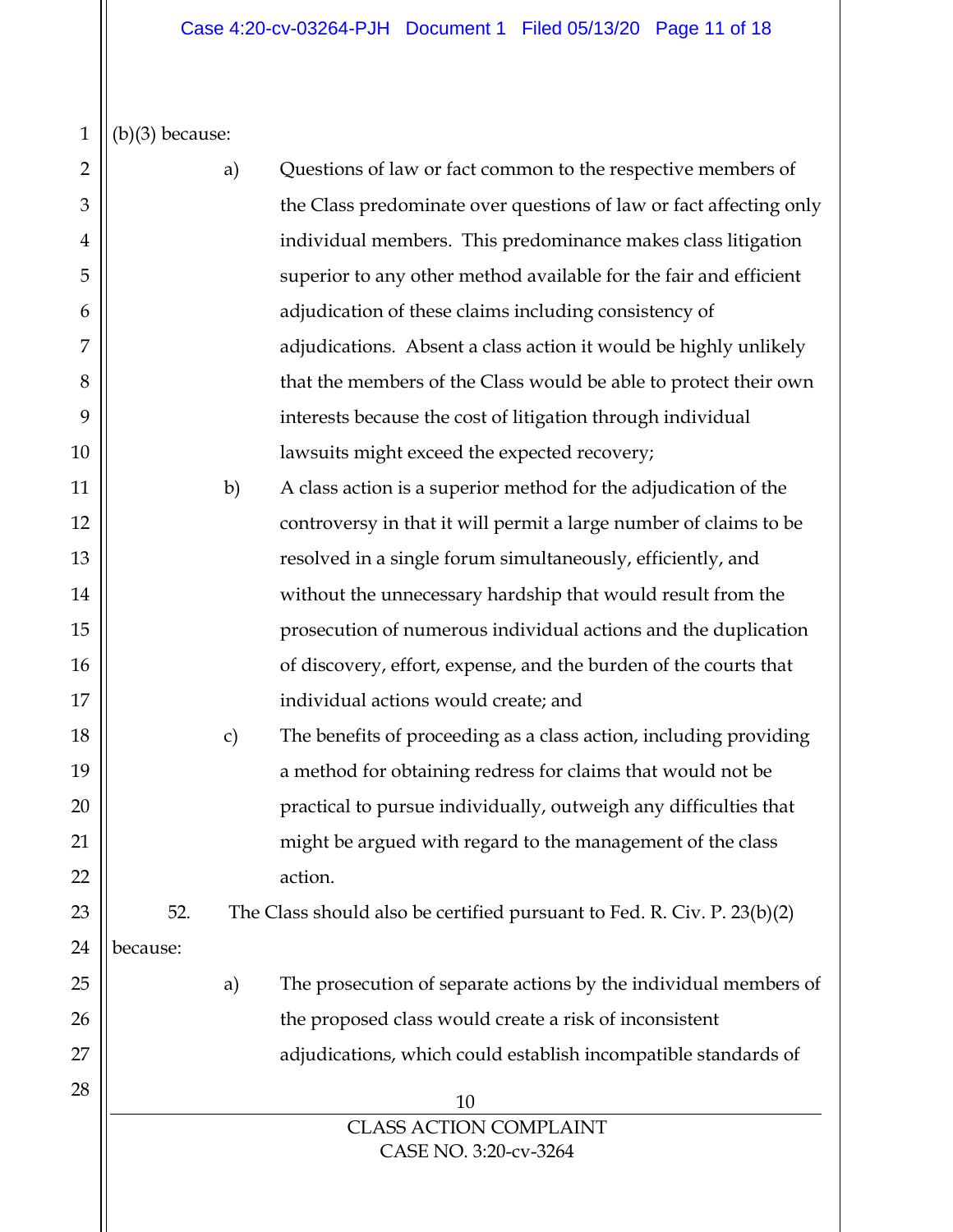conduct for Defendant;

| $\overline{2}$ | b)<br>The prosecution of individual actions could result in                        |
|----------------|------------------------------------------------------------------------------------|
| 3              | adjudications, which as a practical matter, would be dispositive                   |
|                |                                                                                    |
| $\overline{4}$ | of the interests of non-party class members or which would                         |
| 5              | substantially impair their ability to protect their interests; and                 |
| 6              | Defendant has acted or refused to act on grounds generally<br>c)                   |
| 7              | applicable to the proposed Class, thereby making appropriate                       |
| 8              | final and injunctive relief with respect to the members of the                     |
| 9              | proposed Class as a whole.                                                         |
| 10             | Likewise, particular issues are appropriate for certification under Fed. R.<br>53. |
| 11             | Civ. P. $23(c)(4)$ because such claims present only particular, common issues, the |
| 12             | resolution of which would advance the disposition of this matter and the parties'  |
| 13             | interests therein. Such particular issues include, but are not limited to:         |
| 14             | a) Whether the comprehensive business insurance policies issued by                 |
| 15             | Defendant cover class members' direct physical loss of property                    |
| 16             | and lost business income following California's Stay at Home order;                |
| 17             | b) Whether the coverages for direct physical loss of property and lost             |
| 18             | business income provided by the comprehensive business                             |
| 19             | insurance policies are precluded by exclusions or other limitations                |
| 20             | in those policies;                                                                 |
| 21             | c) Whether Defendant breached contracts by denying comprehensive                   |
| 22             | business insurance coverage to Plaintiff and Class members;                        |
| 23             | d) Whether summary denial of claims for direct physical loss of                    |
| 24             | property and lost business income, including by invoking an                        |
| 25             | exclusion for viruses, without any investigation or inquiry                        |
| 26             | constitutes bad faith and therefore a breach of the implied covenant               |
| 27             | of good faith and fair dealing to act in good faith and with                       |
| 28             | 11                                                                                 |
|                | <b>CLASS ACTION COMPLAINT</b>                                                      |
|                | CASE NO. 3:20-cv-3264                                                              |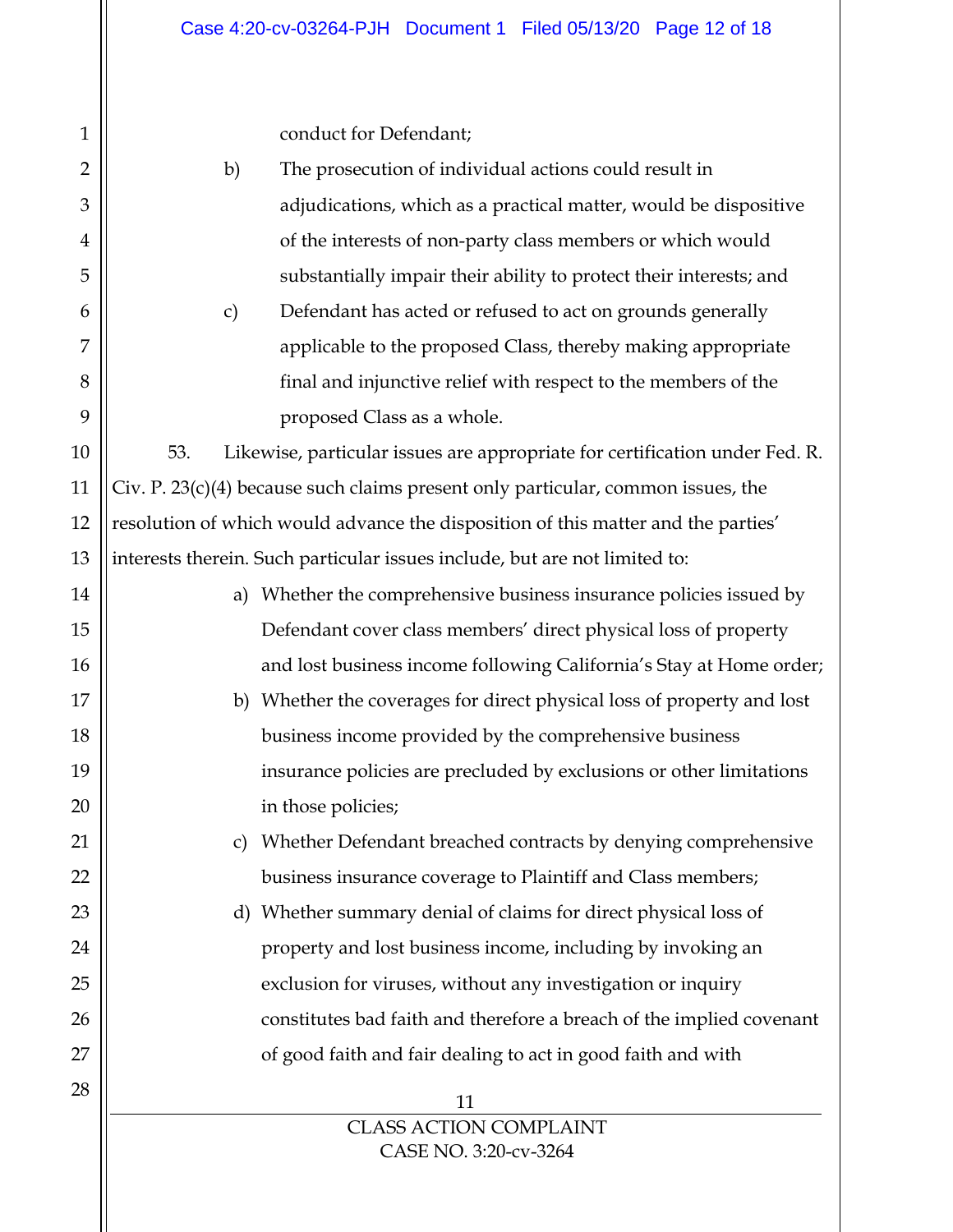| $\mathbf{1}$   | reasonable efforts to perform their contractual duties and not to                     |  |  |  |  |
|----------------|---------------------------------------------------------------------------------------|--|--|--|--|
| $\overline{2}$ | impair the rights of other parties to receive the rights, benefits, and               |  |  |  |  |
| $\mathfrak{B}$ | reasonable expectations under the contracts;                                          |  |  |  |  |
| 4              | Whether the handling of the claim with the knowledge that<br>e)                       |  |  |  |  |
| 5              | Defendant would not provide coverage for business interruptions                       |  |  |  |  |
| 6              | associated with public health measures such as California's Safer at                  |  |  |  |  |
| 7              | Home order constitutes a breach of the implied covenant of good                       |  |  |  |  |
| 8              | faith and fair dealing; and                                                           |  |  |  |  |
| 9              | Whether Plaintiff and Class members are entitled to actual damages<br>f               |  |  |  |  |
| 10             | and/or injunctive relief as a result of Defendant's wrongful                          |  |  |  |  |
| 11             | conduct.                                                                              |  |  |  |  |
| 12             | <b>FIRST CAUSE OF ACTION</b>                                                          |  |  |  |  |
| 13             | <b>Declaratory Judgment</b>                                                           |  |  |  |  |
| 14             | 54.<br>Plaintiff re-alleges the paragraphs above as if fully set forth herein.        |  |  |  |  |
| 15             | Plaintiff purchased a comprehensive business insurance policy from<br>55.             |  |  |  |  |
| 16             | Defendant.                                                                            |  |  |  |  |
| 17             | Plaintiff paid all premiums required to maintain its comprehensive<br>56.             |  |  |  |  |
| 18             | business insurance policy in full force.                                              |  |  |  |  |
| 19             | The comprehensive business insurance policy includes provisions that<br>57.           |  |  |  |  |
| 20             | provide coverage for the direct physical loss of or damage to the premises as well as |  |  |  |  |
| 21             | actual loss of business income and extra expenses sustained during the suspension of  |  |  |  |  |
| 22             | operations as a result of such loss or damage.                                        |  |  |  |  |
| 23             | On or about March 19, California issued the Stay at Home order,<br>58.                |  |  |  |  |
| 24             | mandating that all Californians remain at home, with certain exceptions. This         |  |  |  |  |
| 25             | mandate required music venues to cease all non-essential services. This mandate also  |  |  |  |  |
| 26             | applied to neighboring businesses, thus causing widespread closures surrounding       |  |  |  |  |
| 27             | Plaintiff's business premises.                                                        |  |  |  |  |
| 28             | 12                                                                                    |  |  |  |  |
|                |                                                                                       |  |  |  |  |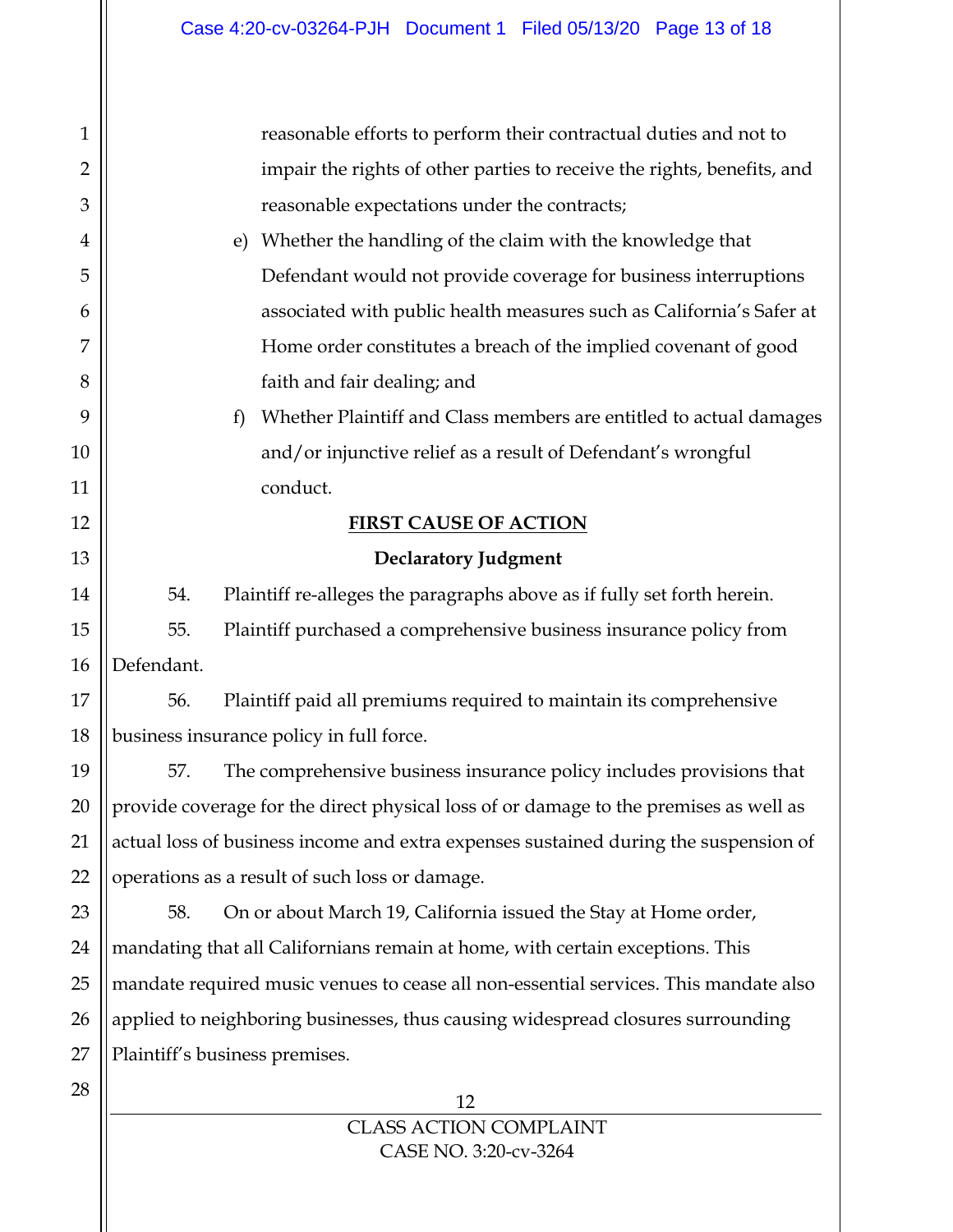1 59. As a result of this mandate, the covered property of Plaintiff lost some or all of its functionality and/or became useless or uninhabitable, resulting in substantial loss of business income.

60. These losses are insured losses under several provisions of Plaintiff's comprehensive business insurance policy including business income and expense coverage, and coverage for civil authority orders.

61. There are no applicable, enforceable exclusions or definitions in the insurance policies that preclude coverage for these losses.

62. WHEREFORE, Plaintiff seeks a declaration for itself and similarly situated music venues that its business income losses are covered and not precluded by exclusions or other limitations in its comprehensive business insurance policy.

### **SECOND CAUSE OF ACTION**

### **Breach of Contract**

63. Plaintiff re-alleges the paragraphs above as if fully set forth herein.

64. Plaintiff purchased a comprehensive business insurance policy from Defendant to insure against all risks (unless specifically excluded) a business might face. This policy was a binding contract that afforded Plaintiff comprehensive business insurance under the terms and conditions of the policy.

65. Plaintiff met all or substantially all of its contractual obligations, including paying all the premiums required by Defendant.

66. On or about March 19, 2020, California issued the Stay at Home order, mandating that all Californians remain at home, with certain exceptions. This mandate required music venues, including that owned by Plaintiff, to cease all inperson services. This mandate also applied to neighboring businesses, thus causing widespread closures surrounding Plaintiff's business premises.

67. Beginning on March 16, 2020, and continuing through the date of the filing of this Complaint, Plaintiff suffered the direct physical loss of property and lost

> 13 CLASS ACTION COMPLAINT CASE NO. 3:20-cv-3264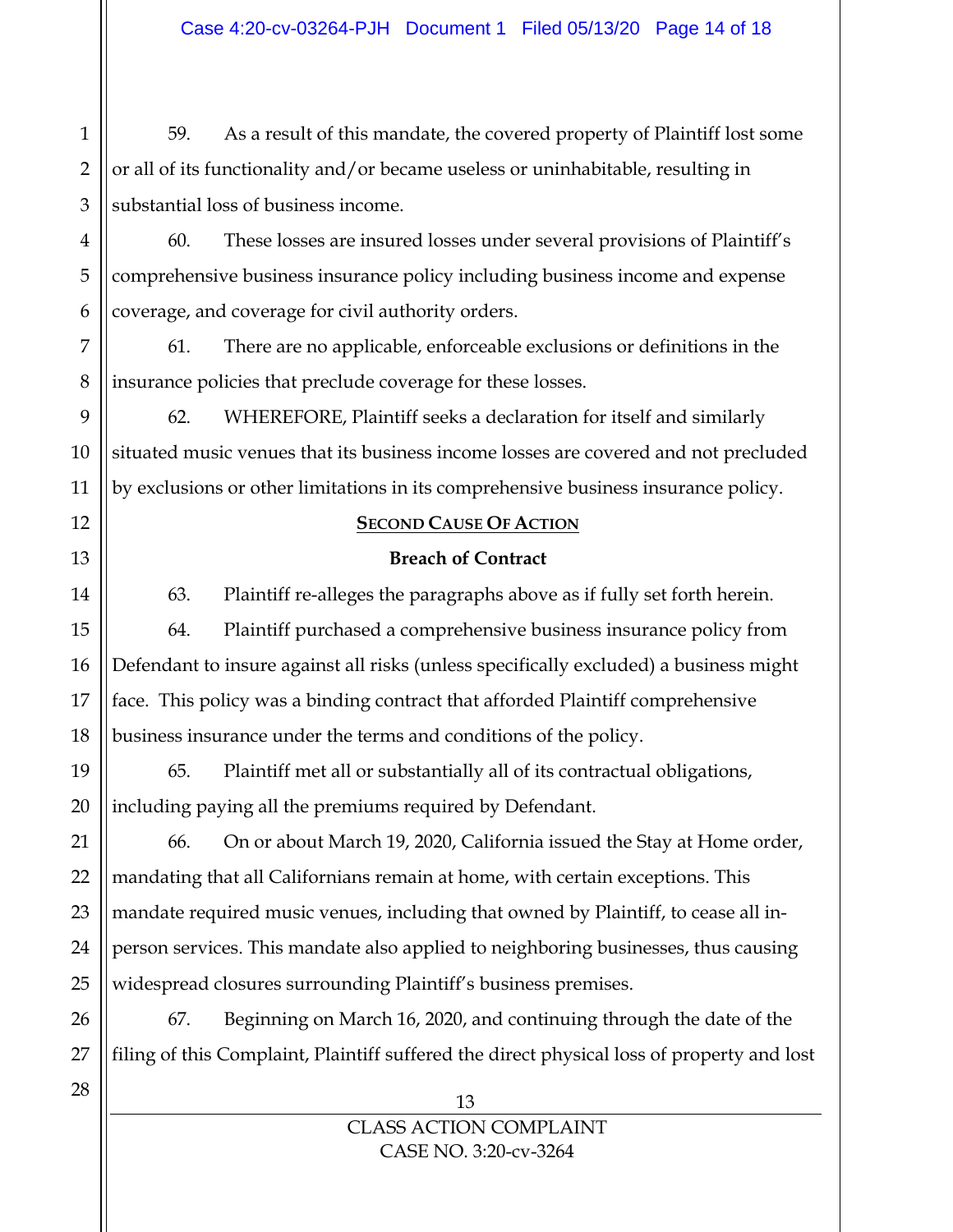1 2 3 business income following California's Stay at Home order—losses which were covered under the comprehensive business insurance policy purchased from Defendant.

68. There are no applicable, enforceable exclusions in Plaintiff's comprehensive business insurance policy that precludes coverage.

69. Defendant breached its contract by denying comprehensive business insurance coverage to Plaintiff.

70. As a direct and proximate result of Defendant's denial of comprehensive business insurance coverage to Plaintiff, Plaintiff suffered damages.

71. WHEREFORE, Plaintiff seeks: (a) a judgment for itself and similarly situated music venues that Defendant breached its contracts with Plaintiff; and (b) corresponding damages for that breach.

#### **THIRD CAUSE OF ACTION**

### **Breach of Implied Covenant of Good Faith and Fair Dealing**

72. Plaintiff re-alleges the paragraphs above as if fully set forth herein.

73. Plaintiff contracted with Defendant to provide it with comprehensive business insurance to ensure against all risks (unless specifically excluded) a business might face.

74. This contract was subject to an implied covenant of good faith and fair dealing that all parties would act in good faith and with reasonable efforts to perform their contractual duties—both explicit and fairly implied—and not to impair the rights of other parties to receive the rights, benefits, and reasonable expectations under the contracts. These included the covenant that Defendant would act fairly and in good faith in carrying out its contractual obligations to provide Plaintiff with comprehensive business insurance.

75. Defendant breached the implied covenant of good faith and fair dealing by: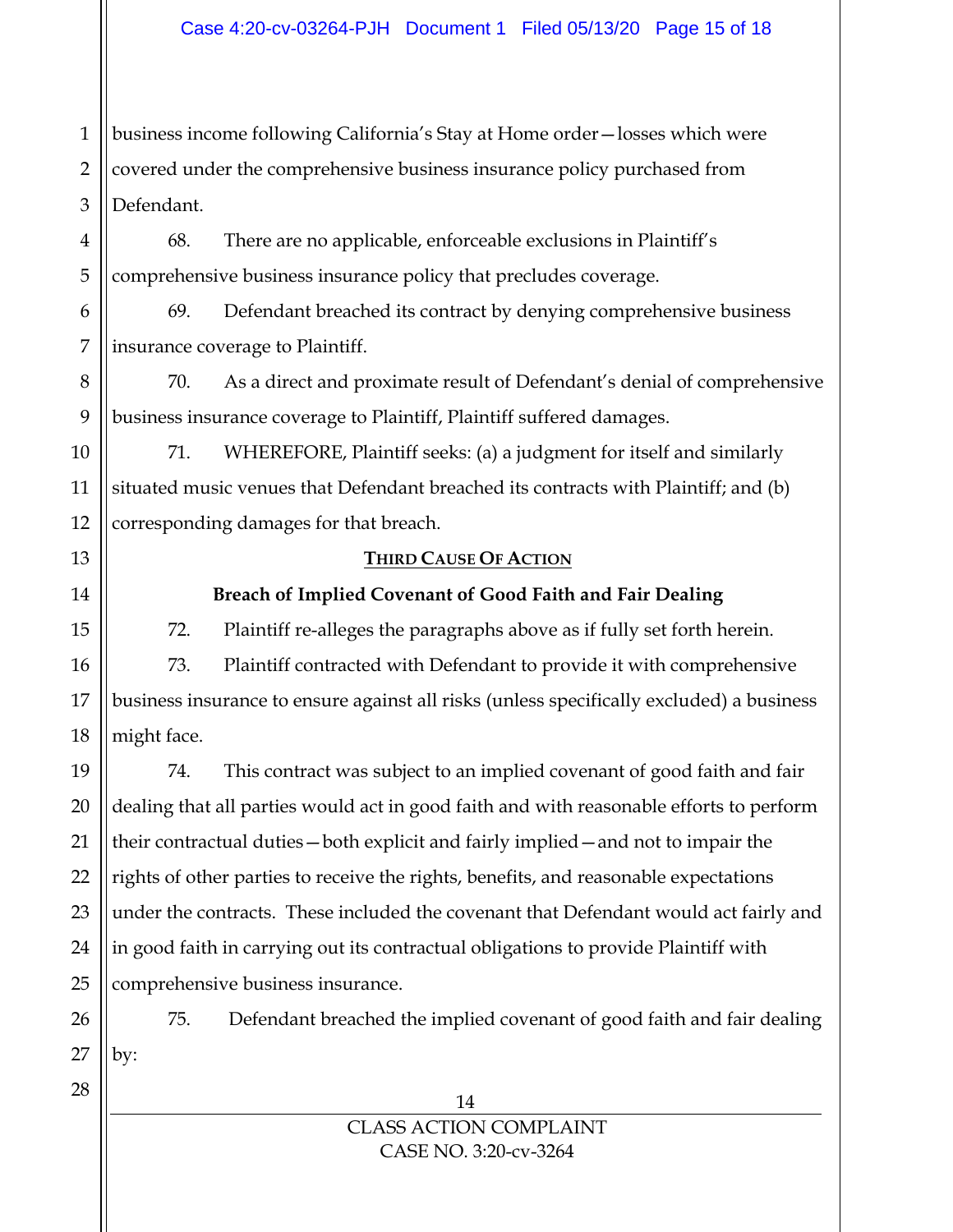| $\mathbf{1}$   | Selling policies that appear to provide liberal coverage for loss of<br>a.                 |
|----------------|--------------------------------------------------------------------------------------------|
| $\overline{2}$ | property and lost business income with the intent of interpreting                          |
| 3              | undefined or poorly defined terms, undefined terms, and                                    |
| $\overline{4}$ | ambiguously written exclusions to deny coverage under                                      |
| 5              | circumstances foreseen by Defendant;                                                       |
| 6              | b. Denying coverage for loss of property and lost business income                          |
| 7              | unreasonably, and without proper cause, by applying undefined,                             |
| 8              | ambiguous, and contradictory terms contrary to applicable rules of                         |
| 9              | policy construction and the plain terms and purpose of the policy;                         |
| 10             | Denying Plaintiff's claim for loss of property and loss of business<br>c.                  |
| 11             | income without conducting a fair, unbiased and thorough                                    |
| 12             | investigation or inquiry, arbitrarily and capriciously, and/or with                        |
| 13             | knowledge that the denial was unreasonable under the policy;                               |
| 14             | d. Misrepresenting policy terms; and                                                       |
| 15             | Compelling policyholders, including Ivy Room, to initiate litigation<br>e.                 |
| 16             | to recover policy benefits to which they are entitled.                                     |
| 17             | Plaintiff met all or substantially all of its contractual obligations,<br>76.              |
| 18             | including by paying all the premiums required by Defendant.                                |
| 19             | 77.<br>Defendant's failure to act in good faith in providing comprehensive                 |
| 20             | business insurance coverage to Plaintiff denied Plaintiff the full benefit of its bargain. |
| 21             | Accordingly, Plaintiff has been injured as a result of Defendant's breach<br>78.           |
| 22             | of the covenant of good faith and fair dealing and is entitled to damages in an amount     |
| 23             | to be proven at trial.                                                                     |
| 24             | 79.<br>WHEREFORE, Plaintiff seeks: (a) a judgment for itself and similarly                 |
| 25             | situated music venues that Defendant has breached the covenant of good faith and           |
| 26             | fair dealing implied in its contract with Plaintiff; and (b) corresponding damages for     |
| 27             | that breach.                                                                               |
| 28             | 15                                                                                         |
|                |                                                                                            |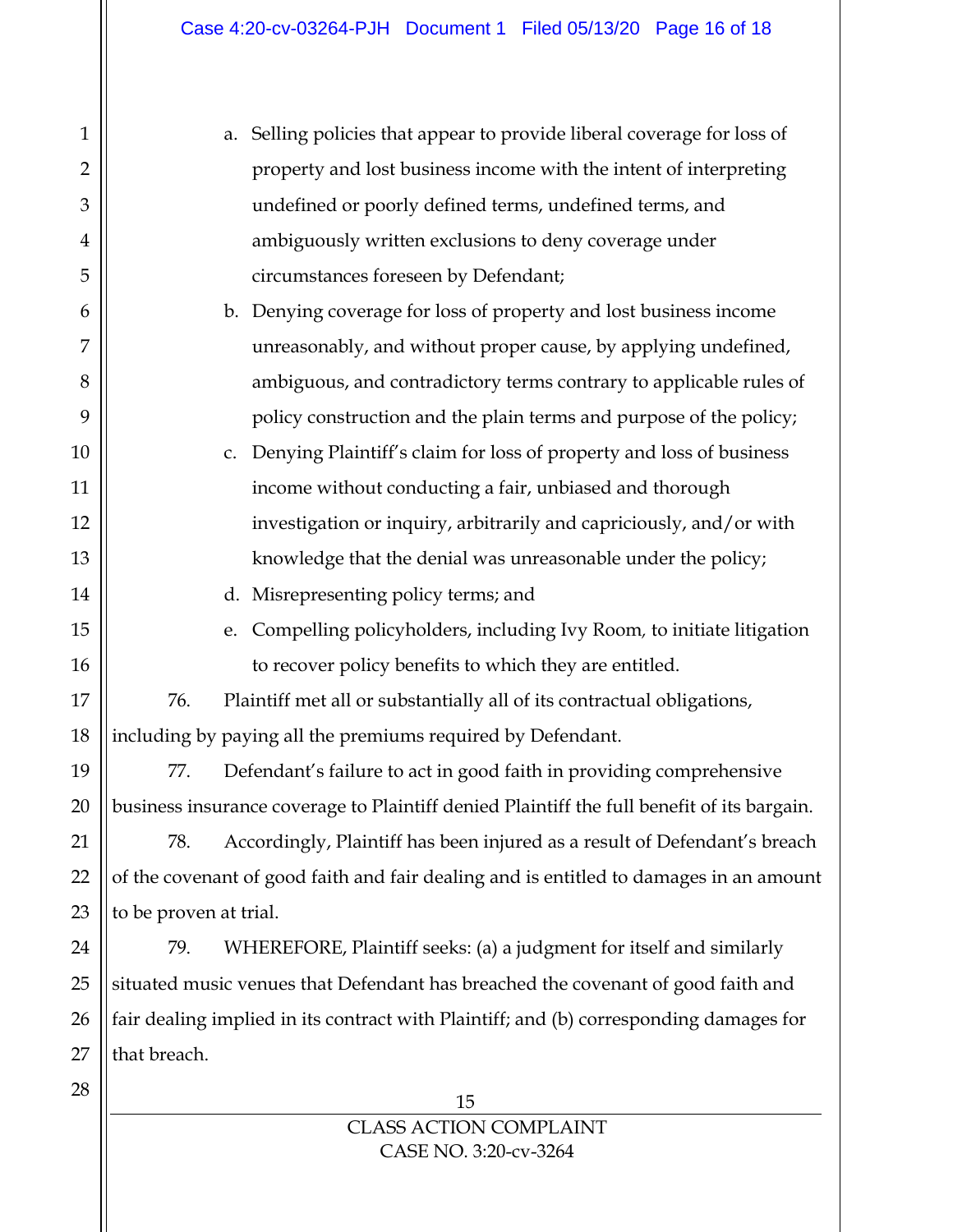| $\mathbf{1}$   |                                                                            | <b>PRAYER FOR RELIEF</b>                                                    |  |  |  |  |  |  |
|----------------|----------------------------------------------------------------------------|-----------------------------------------------------------------------------|--|--|--|--|--|--|
| $\overline{2}$ | WHEREFORE, Plaintiff requests, on behalf of itself and the Class, that the |                                                                             |  |  |  |  |  |  |
| $\mathfrak{B}$ | Court enter a judgment awarding the following relief:                      |                                                                             |  |  |  |  |  |  |
|                |                                                                            |                                                                             |  |  |  |  |  |  |
| 4              | a.                                                                         | An order certifying this action as a class action under Fed. R. Civ. P. 23, |  |  |  |  |  |  |
| 5              |                                                                            | defining the Class as requested herein, appointing Gibbs Law Group          |  |  |  |  |  |  |
| 6              | LLP and Cohen Milstein Sellers & Toll PLLC, as Class Counsel, and          |                                                                             |  |  |  |  |  |  |
| 7              |                                                                            | finding that Plaintiff is a proper representative of the Class requested    |  |  |  |  |  |  |
| 8              | herein.                                                                    |                                                                             |  |  |  |  |  |  |
| 9              | b.                                                                         | A declaration that Plaintiff's and Class members' losses are covered        |  |  |  |  |  |  |
| 10             |                                                                            | under Defendant's comprehensive business insurance policy;                  |  |  |  |  |  |  |
| 11             | c.                                                                         | Plaintiff also requests damages, attorney's fees and costs, and such        |  |  |  |  |  |  |
| 12             |                                                                            | other and further relief as is just and proper as compensation for          |  |  |  |  |  |  |
| 13             |                                                                            | Defendant's breach of contract and breach of the implied covenant of        |  |  |  |  |  |  |
| 14             | good faith and fair dealing.                                               |                                                                             |  |  |  |  |  |  |
| 15             |                                                                            |                                                                             |  |  |  |  |  |  |
| 16             |                                                                            | <b>JURY DEMAND</b>                                                          |  |  |  |  |  |  |
| 17             | Plaintiff demands a trial by jury for all issues so triable under the law. |                                                                             |  |  |  |  |  |  |
| 18             |                                                                            |                                                                             |  |  |  |  |  |  |
| 19             |                                                                            |                                                                             |  |  |  |  |  |  |
| 20             | Dated: May 13, 2020                                                        | Respectfully submitted,                                                     |  |  |  |  |  |  |
| 21             |                                                                            | <b>GIBBS LAW GROUP LLP</b>                                                  |  |  |  |  |  |  |
| 22             |                                                                            |                                                                             |  |  |  |  |  |  |
| 23             |                                                                            |                                                                             |  |  |  |  |  |  |
| 24             | By: /s/ Eric H. Gibbs                                                      |                                                                             |  |  |  |  |  |  |
| 25             | Eric H. Gibbs                                                              |                                                                             |  |  |  |  |  |  |
| 26             | Eric H. Gibbs (SBN 178658)                                                 |                                                                             |  |  |  |  |  |  |
| 27             |                                                                            | ehg@classlawgroup.com                                                       |  |  |  |  |  |  |
| 28             |                                                                            | Andre M. Mura (SBN 298541)<br>amm@classlawgroup.com                         |  |  |  |  |  |  |
|                |                                                                            | 16                                                                          |  |  |  |  |  |  |
|                |                                                                            | <b>CLASS ACTION COMPLAINT</b><br>CASE NO. 3:20-cv-3264                      |  |  |  |  |  |  |
|                |                                                                            |                                                                             |  |  |  |  |  |  |

 $\parallel$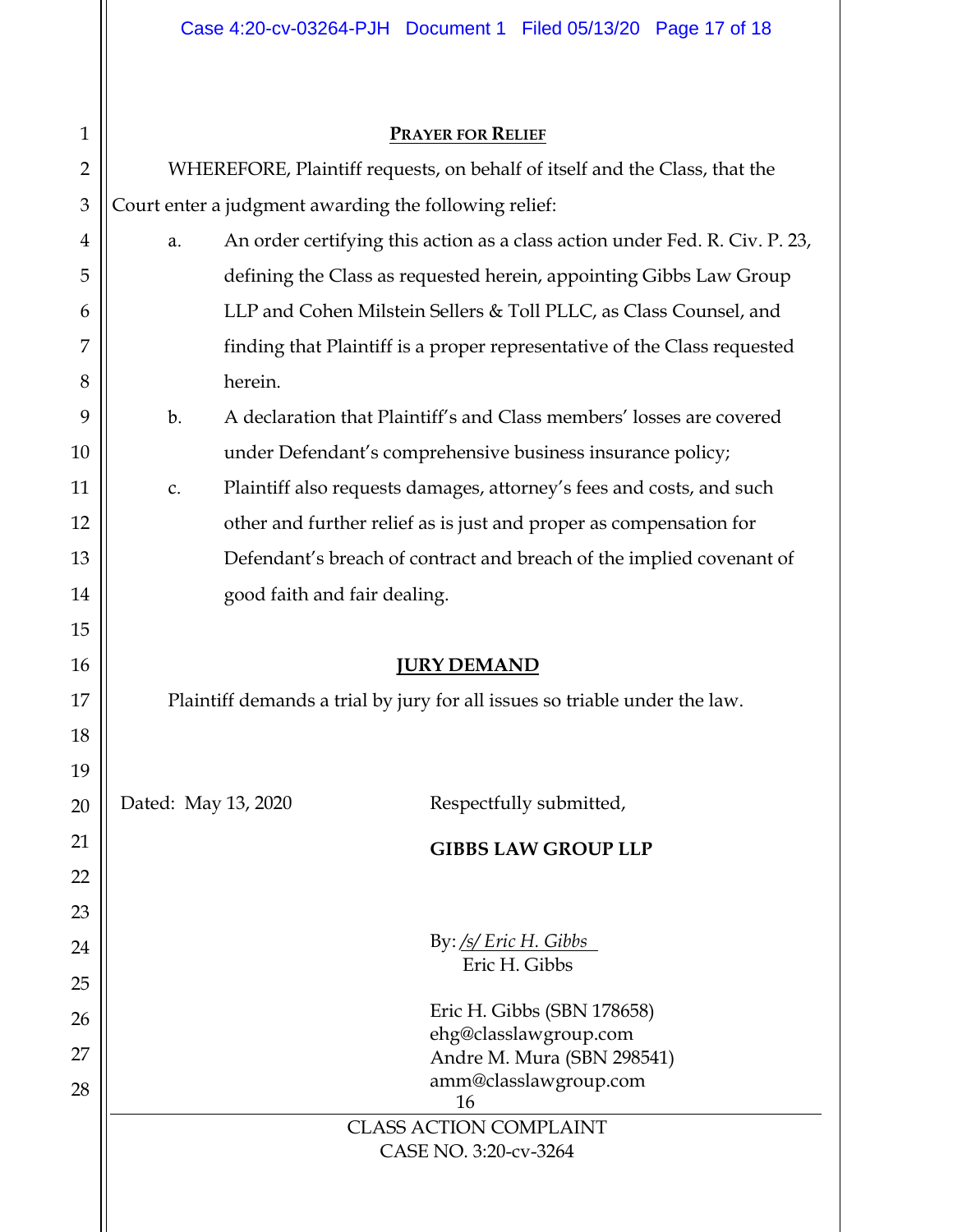| $\mathbf 1$     |
|-----------------|
| $\overline{2}$  |
| 3               |
| $\overline{4}$  |
| 5               |
| 6               |
| $\overline{7}$  |
| 8               |
| 9               |
| 10 <sup>1</sup> |
| 11              |
| 12              |
| 13              |
| 14              |
| 15              |
| 16              |
| 17              |
| 18              |
| 19              |
| 20              |
| 21              |
| 22              |
| 23              |
| 24              |
| 25              |
| 26              |
| 27              |
| 28              |

| Karen Barth Menzies (SBN 180234)                       |
|--------------------------------------------------------|
| kbm@classlawgroup.com                                  |
| Amy M. Zeman (SBN 273100)                              |
| amz@classlawgroup.com                                  |
| Steve Lopez (SBN 300540)                               |
| sal@classlawgroup.com                                  |
| <b>GIBBS LAW GROUP LLP</b>                             |
| 505 14th Street, Suite 1110                            |
| Oakland, CA 94612                                      |
| Telephone: (510) 350-9700                              |
| Facsimile: (510) 350-9701                              |
|                                                        |
| Andrew N. Friedman ( <i>pro hac vice forthcoming</i> ) |
| Victoria S. Nugent (pro hac vice forthcoming)          |
| Julie Selesnick (pro hac vice forthcoming)             |
| Geoffrey Graber (SBN 211547)                           |
| Eric Kafka (pro hac vice forthcoming)                  |
| Karina G. Puttieva (SBN 317702)                        |
| <b>COHEN MILSTEIN SELLERS &amp; TOLL PLLC</b>          |
| 1100 New York Ave. NW, Fifth Floor                     |
| Washington, DC 20005                                   |
| Telephone: (202) 408-4600                              |
| Facsimile: (202) 408-4699                              |
| afriedman@cohenmilstein.com                            |
| vnugent@cohenmilstein.com                              |
| jselesnick@cohenmilstein.com                           |
| ggraber@cohenmilstein.com                              |
| ekafka@cohenmilstein.com                               |
| kputtieva@cohenmilstein.com                            |
| Attorneys for Plaintiff and Proposed Class             |
|                                                        |
|                                                        |
|                                                        |
|                                                        |
|                                                        |
|                                                        |
|                                                        |
|                                                        |
|                                                        |
|                                                        |
|                                                        |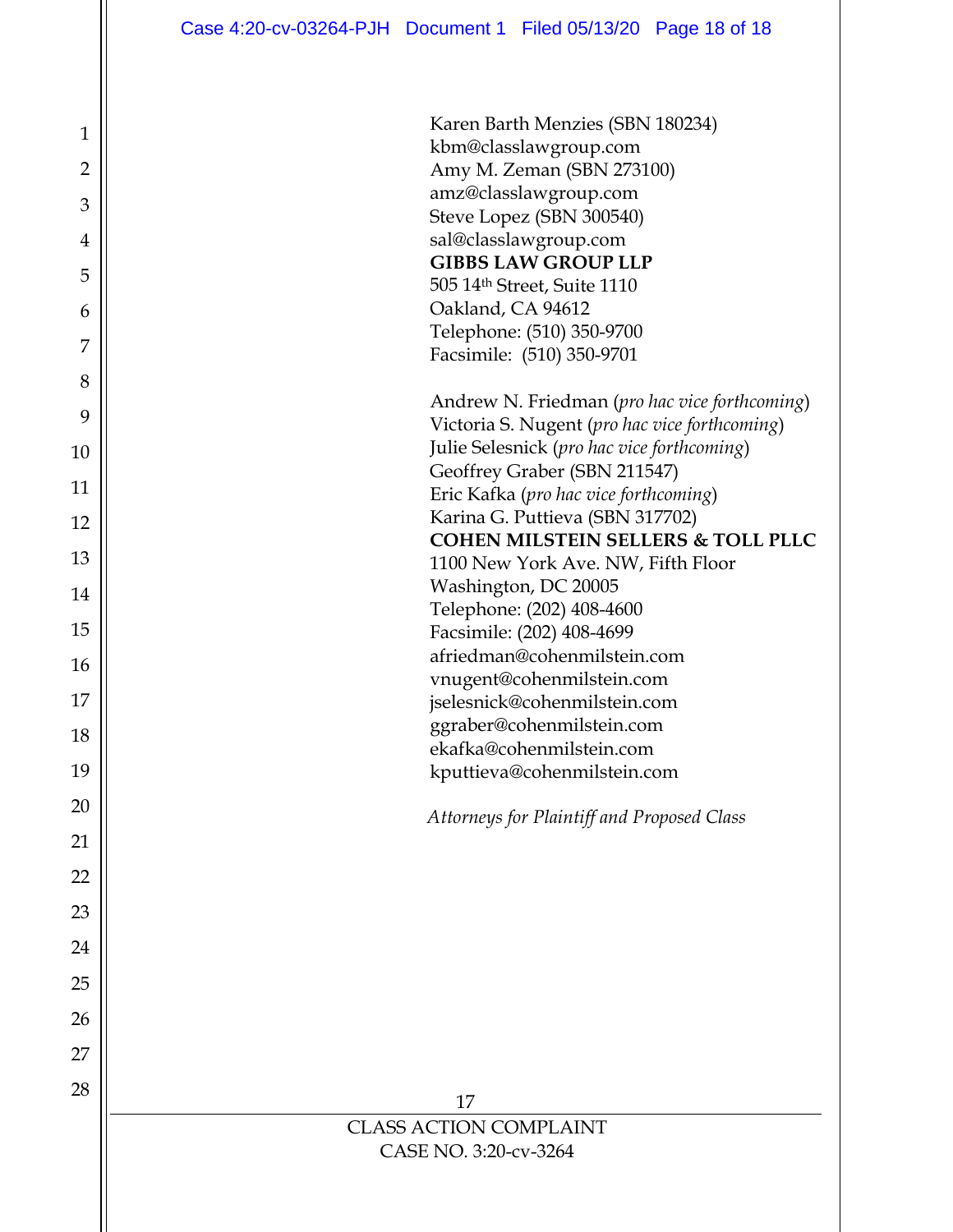#### IS-CAND 44 (Rev. 07/19) **Case 4:20-CV-03264-PJH**, **Pocument** Filed 05/13/20 Page 1 of 1

The JS-CAND 44 civil cover sheet and the information contained herein neither replace nor supplement the filing and service of pleadings or other papers as required by law,<br>except as provided by local rules of court. This

| Court to initiate the civil docket sheet. (SEE INSTRUCTIONS ON NEXT PAGE OF THIS FORM.)                        | except as provided by local rules of court. This form, approved in its original form by the Judicial Conference of the United States in September 1974, is required for the Clerk of |                                                            |          |                                                                                                            |                            |                                                                                                               |                                                          |  |
|----------------------------------------------------------------------------------------------------------------|--------------------------------------------------------------------------------------------------------------------------------------------------------------------------------------|------------------------------------------------------------|----------|------------------------------------------------------------------------------------------------------------|----------------------------|---------------------------------------------------------------------------------------------------------------|----------------------------------------------------------|--|
| <b>I.</b> (a) PLAINTIFFS                                                                                       | Raven and the Bow, LLC, d/ba Ivy Room                                                                                                                                                |                                                            |          | <b>DEFENDANTS</b>                                                                                          |                            | <b>First Mercury Insurance Company</b>                                                                        |                                                          |  |
| <b>(b)</b> County of Residence of First Listed Plaintiff San Francisco, CA<br>(EXCEPT IN U.S. PLAINTIFF CASES) |                                                                                                                                                                                      |                                                            |          | (IN U.Š. PLAINTIFF CASES ONLY)<br>NOTE:                                                                    |                            | County of Residence of First Listed Defendant<br>IN LAND CONDEMNATION CASES, USE THE LOCATION OF              | Oakland County, MI                                       |  |
|                                                                                                                |                                                                                                                                                                                      |                                                            |          |                                                                                                            |                            | THE TRACT OF LAND INVOLVED.                                                                                   |                                                          |  |
|                                                                                                                | (c) Attorneys (Firm Name, Address, and Telephone Number)                                                                                                                             |                                                            |          | Attorneys (If Known)                                                                                       |                            |                                                                                                               |                                                          |  |
| Eric H. Gibbs, GIBBS LAW GROUP                                                                                 |                                                                                                                                                                                      |                                                            |          |                                                                                                            |                            |                                                                                                               |                                                          |  |
|                                                                                                                | 505 14th Street, Suite 1100, Oakland, CA 94612; 510-350-9700                                                                                                                         |                                                            |          |                                                                                                            |                            |                                                                                                               |                                                          |  |
| Π.                                                                                                             | <b>BASIS OF JURISDICTION</b> (Place an "X" in One Box Only)                                                                                                                          |                                                            |          |                                                                                                            |                            | <b>III. CITIZENSHIP OF PRINCIPAL PARTIES</b> (Place an "X" in One Box for Plaintiff                           |                                                          |  |
|                                                                                                                |                                                                                                                                                                                      |                                                            |          | (For Diversity Cases Only)                                                                                 | <b>PTF</b>                 | <b>DEF</b>                                                                                                    | and One Box for Defendant)<br>DEF<br>PTF                 |  |
| U.S. Government Plaintiff                                                                                      | Federal Question<br>(U.S. Government Not a Party)                                                                                                                                    |                                                            |          | Citizen of This State                                                                                      | $\blacksquare$             | Incorporated or Principal Place<br>$\frac{1}{2}$<br>$\times$ 4<br>$\overline{4}$<br>of Business In This State |                                                          |  |
| U.S. Government Defendant $\times$ 4                                                                           | Diversity                                                                                                                                                                            |                                                            |          | Citizen of Another State                                                                                   | $\overline{\phantom{0}}^2$ | Incorporated and Principal Place<br>$\overline{\phantom{0}}$ 2<br>of Business In Another State                | -5<br>$\times$ 5                                         |  |
|                                                                                                                | (Indicate Citizenship of Parties in Item III)                                                                                                                                        |                                                            |          | Citizen or Subject of a<br>Foreign Country                                                                 | $\overline{\phantom{a}}$   | Foreign Nation<br>$\overline{\mathbf{3}}$                                                                     | -6<br>-6                                                 |  |
| IV.                                                                                                            | <b>NATURE OF SUIT</b> (Place an "X" in One Box Only)                                                                                                                                 |                                                            |          |                                                                                                            |                            |                                                                                                               |                                                          |  |
| <b>CONTRACT</b>                                                                                                | <b>TORTS</b>                                                                                                                                                                         |                                                            |          | <b>FORFEITURE/PENALTY</b>                                                                                  |                            | <b>BANKRUPTCY</b>                                                                                             | <b>OTHER STATUTES</b>                                    |  |
| $\times$ 110 Insurance                                                                                         | PERSONAL INJURY                                                                                                                                                                      | PERSONAL INJURY                                            |          | 625 Drug Related Seizure of                                                                                |                            | 422 Appeal 28 USC § 158                                                                                       | 375 False Claims Act                                     |  |
| 120 Marine                                                                                                     | 310 Airplane                                                                                                                                                                         | 365 Personal Injury - Product                              |          | Property 21 USC § 881                                                                                      |                            | 423 Withdrawal 28 USC                                                                                         | 376 Qui Tam (31 USC                                      |  |
| 130 Miller Act                                                                                                 | 315 Airplane Product Liability                                                                                                                                                       | Liability                                                  |          | 690 Other                                                                                                  |                            | § 157                                                                                                         | \$3729(a)                                                |  |
| 140 Negotiable Instrument                                                                                      | 320 Assault, Libel & Slander                                                                                                                                                         | 367 Health Care/                                           |          | <b>LABOR</b><br>710 Fair Labor Standards Act<br>720 Labor/Management<br>Relations<br>740 Railway Labor Act |                            | <b>PROPERTY RIGHTS</b>                                                                                        | 400 State Reapportionment<br>410 Antitrust               |  |
| 150 Recovery of<br>Overpayment Of                                                                              | 330 Federal Employers'                                                                                                                                                               | Pharmaceutical Personal<br><b>Injury Product Liability</b> |          |                                                                                                            |                            | 820 Copyrights                                                                                                | 430 Banks and Banking<br>450 Commerce<br>460 Deportation |  |
| Veteran's Benefits                                                                                             | Liability                                                                                                                                                                            | 368 Asbestos Personal Injury                               |          |                                                                                                            |                            | 830 Patent                                                                                                    |                                                          |  |
| 151 Medicare Act                                                                                               | 340 Marine<br>345 Marine Product Liability                                                                                                                                           | Product Liability                                          |          |                                                                                                            |                            | 835 Patent-Abbreviated New                                                                                    |                                                          |  |
| 152 Recovery of Defaulted                                                                                      | 350 Motor Vehicle                                                                                                                                                                    | PERSONAL PROPERTY                                          |          | 751 Family and Medical                                                                                     |                            | Drug Application<br>840 Trademark                                                                             | 470 Racketeer Influenced &                               |  |
| <b>Student Loans (Excludes</b>                                                                                 | 355 Motor Vehicle Product                                                                                                                                                            | 370 Other Fraud                                            |          | Leave Act                                                                                                  |                            |                                                                                                               | Corrupt Organizations                                    |  |
| Veterans)                                                                                                      | Liability                                                                                                                                                                            | 371 Truth in Lending                                       |          | 790 Other Labor Litigation                                                                                 |                            | <b>SOCIAL SECURITY</b>                                                                                        | 480 Consumer Credit                                      |  |
| 153 Recovery of<br>Overpayment                                                                                 | 360 Other Personal Injury                                                                                                                                                            | 380 Other Personal Property                                |          | 791 Employee Retirement                                                                                    |                            | 861 HIA (1395ff)                                                                                              | 485 Telephone Consumer                                   |  |
| of Veteran's Benefits                                                                                          | 362 Personal Injury -Medical                                                                                                                                                         | Damage                                                     |          | Income Security Act                                                                                        |                            | 862 Black Lung (923)                                                                                          | Protection Act                                           |  |
| 160 Stockholders' Suits                                                                                        | Malpractice                                                                                                                                                                          | 385 Property Damage Product<br>Liability                   |          | <b>IMMIGRATION</b>                                                                                         |                            | 863 DIWC/DIWW (405(g))<br>864 SSID Title XVI                                                                  | 490 Cable/Sat TV                                         |  |
| 190 Other Contract                                                                                             | <b>CIVIL RIGHTS</b>                                                                                                                                                                  | <b>PRISONER PETITIONS</b>                                  |          | 462 Naturalization                                                                                         |                            | 865 RSI $(405(g))$                                                                                            | 850 Securities/Commodities/<br>Exchange                  |  |
| 195 Contract Product Liability                                                                                 | 440 Other Civil Rights                                                                                                                                                               | <b>HABEAS CORPUS</b>                                       |          | Application                                                                                                |                            | <b>FEDERAL TAX SUITS</b>                                                                                      | 890 Other Statutory Actions                              |  |
| 196 Franchise                                                                                                  | 441 Voting                                                                                                                                                                           | 463 Alien Detainee                                         |          | 465 Other Immigration<br>Actions                                                                           |                            |                                                                                                               | 891 Agricultural Acts<br>893 Environmental Matters       |  |
| <b>REAL PROPERTY</b>                                                                                           | 442 Employment                                                                                                                                                                       | 510 Motions to Vacate                                      |          |                                                                                                            |                            | 870 Taxes (U.S. Plaintiff or<br>Defendant)                                                                    |                                                          |  |
| 210 Land Condemnation                                                                                          | 443 Housing/                                                                                                                                                                         | Sentence                                                   |          |                                                                                                            |                            | 871 IRS-Third Party 26 USC                                                                                    | 895 Freedom of Information                               |  |
| 220 Foreclosure                                                                                                | Accommodations                                                                                                                                                                       | 530 General                                                |          |                                                                                                            |                            | §7609                                                                                                         | Act<br>896 Arbitration                                   |  |
| 230 Rent Lease & Ejectment                                                                                     | 445 Amer. w/Disabilities-                                                                                                                                                            | 535 Death Penalty                                          |          |                                                                                                            |                            |                                                                                                               | 899 Administrative Procedure                             |  |
| 240 Torts to Land                                                                                              | Employment<br>446 Amer. w/Disabilities-Other                                                                                                                                         | <b>OTHER</b>                                               |          |                                                                                                            |                            |                                                                                                               | Act/Review or Appeal of                                  |  |
| 245 Tort Product Liability                                                                                     |                                                                                                                                                                                      | 540 Mandamus & Other<br>550 Civil Rights                   |          |                                                                                                            |                            |                                                                                                               | <b>Agency Decision</b>                                   |  |
| 290 All Other Real Property                                                                                    | 448 Education                                                                                                                                                                        |                                                            |          |                                                                                                            |                            |                                                                                                               | 950 Constitutionality of State                           |  |
|                                                                                                                |                                                                                                                                                                                      | 555 Prison Condition                                       |          |                                                                                                            |                            |                                                                                                               | <b>Statutes</b>                                          |  |
|                                                                                                                |                                                                                                                                                                                      | 560 Civil Detainee-<br>Conditions of<br>Confinement        |          |                                                                                                            |                            |                                                                                                               |                                                          |  |
| V.<br><b>ORIGIN</b> (Place an "X" in One Box Only)                                                             |                                                                                                                                                                                      |                                                            |          |                                                                                                            |                            |                                                                                                               |                                                          |  |
| $\times 1$ Original<br>2                                                                                       | Removed from<br>$\overline{\phantom{a}}$                                                                                                                                             | Remanded from                                              |          | Reinstated or<br>5                                                                                         | Transferred from           | Multidistrict<br>$6\phantom{0}6$                                                                              | 8 Multidistrict                                          |  |
| Proceeding                                                                                                     | <b>State Court</b>                                                                                                                                                                   | Appellate Court                                            | Reopened |                                                                                                            | Another District (specify) | Litigation-Transfer                                                                                           | Litigation-Direct File                                   |  |

| VI.  | <b>CAUSE OF</b><br><b>ACTION</b> | Cite the U.S. Civil Statute under which you are filing <i>(Do not cite jurisdictional statutes unless diversity)</i> :<br>28 U.S.C. § 1332(d) (Class Action Fairness Act) |                                                                                                         |                |                 |                                                                                                     |                                |  |
|------|----------------------------------|---------------------------------------------------------------------------------------------------------------------------------------------------------------------------|---------------------------------------------------------------------------------------------------------|----------------|-----------------|-----------------------------------------------------------------------------------------------------|--------------------------------|--|
|      |                                  | Brief description of cause:                                                                                                                                               |                                                                                                         |                |                 |                                                                                                     |                                |  |
|      |                                  |                                                                                                                                                                           |                                                                                                         |                |                 | Declaratory Judgment; Breach of Contract; Breach of Implied Covenant of Good Faith and Fair Dealing |                                |  |
| VII. | <b>COMPLAINT:</b>                |                                                                                                                                                                           | <b>REQUESTED IN <math>\vee</math> CHECK IF THIS IS A CLASS ACTION</b><br>UNDER RULE 23, Fed. R. Civ. P. | <b>DEMANDS</b> |                 | CHECK YES only if demanded in complaint:<br><b>JURY DEMAND:</b>                                     | $\times$ Yes<br>N <sub>o</sub> |  |
|      | VIII. RELATED CASE(S),<br>IF ANY | (See instructions):                                                                                                                                                       | <b>JUDGE</b>                                                                                            |                | DOCKET NUMBER   |                                                                                                     |                                |  |
| IX.  |                                  |                                                                                                                                                                           | <b>DIVISIONAL ASSIGNMENT (Civil Local Rule 3-2)</b>                                                     |                |                 |                                                                                                     |                                |  |
|      | (Place an "X" in One Box Only)   |                                                                                                                                                                           | <b>× SAN FRANCISCO/OAKLAND</b>                                                                          |                | <b>SAN JOSE</b> |                                                                                                     | <b>EUREKA-MCKINLEYVILLE</b>    |  |

**DATE** 05/13/2020 **SIGNATURE OF ATTORNEY OF RECORD** /s/ Eric H. Gibbs